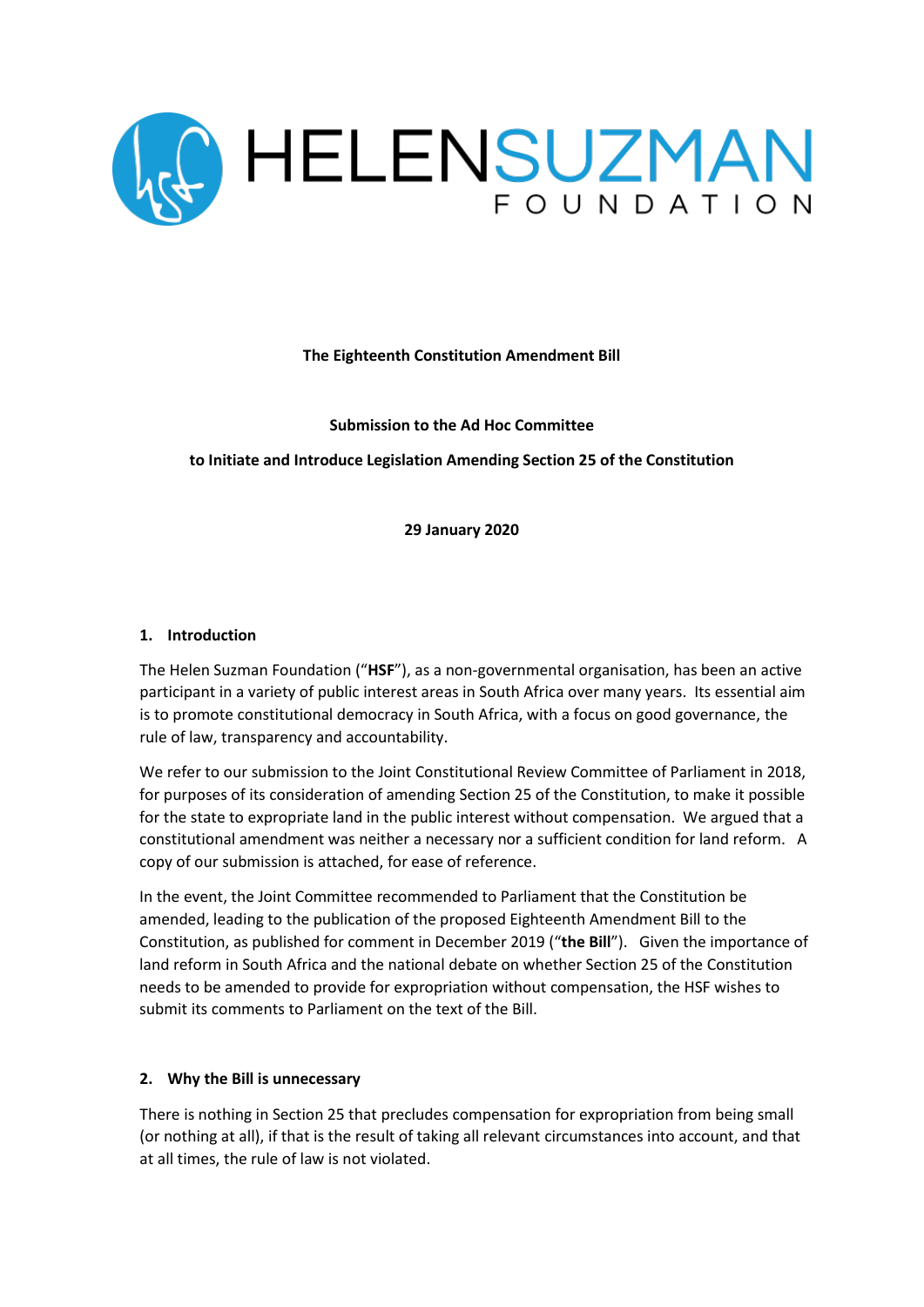Moreover, Section 25(8) specifically provides for the overriding importance of measures relating to land reform. This subsection reads as follows:

"No provision of this Section may impede the state from taking legislative and other measures to achieve land, water and related reform, in order to redress the results of past racial discrimination, provided that any departure from the provisions of this Section is in accordance with the provisions of Section 36(1)."<sup>1</sup>

The formal criteria to be applied for determining the amount of compensation, are set out in Section 25(3) of the Constitution, which reads as follows:

"The amount of the compensation, and the time and manner of payment, must be just and equitable, reflecting an equitable balance between the public interest and the interests of those affected, having regard to all relevant circumstances, including –

- (a) the current use of the property;
- (b) the history of the acquisition and use of the property;
- (c) the market value of the property;
- (d) the extent of direct state investment and subsidy in the acquisition and beneficial capital improvement of the property; and
- (e) the purpose of the expropriation."

Little or no compensation could therefore be considered where land has been unutilized for a considerable time, from which the owner is deriving no income, which provides no employment, where there are no plans to use the land in a productive manner but where there is real potential (either for agricultural or urban purposes) in making it available within the Government's land reform programme. The history of the property and the way in which it was acquired may also be relevant, together with the market value of the property.

Section 25(3) makes it very clear that all relevant circumstances must be taken into account, quite apart from the specific aspects that it mentions individually. Any legislation permitting expropriation that is not in line with Section 25(3), will be unconstitutional and if challenged, we believe that it will be set aside by the Courts. The proposed constitutional amendment recognises as much.

Our view remains that Section 25 of the Constitution already makes provision for expropriation without compensation. This is confirmed by the wording of the preamble to the Bill, which states that what is implicit in Section 25 must now be made explicit. As a result, we do not see why it is necessary to make the envisaged change to the Bill of Rights, which has a fundamental status in the Constitution, even if the proposed changes are to be limited to land reform and subject to judicial approval. An unnecessary constitutional amendment is *ipso facto*  undesirable.

<sup>&</sup>lt;sup>1</sup> Section 36(1), which is referred to at the end of Section 25(8), provides that: "The rights in the Bill of Rights may be limited only in terms of law of general application to the extent that the limitation is reasonable and justifiable in an open and democratic society based on human dignity, equality and freedom, taking into account all relevant factors, including –

<sup>(</sup>a) the nature of the right;

<sup>(</sup>b) the importance of the purpose of the limitation;

<sup>(</sup>c) the relation between the limitation and its purpose; and

<sup>(</sup>d) less restrictive means to achieve the purpose."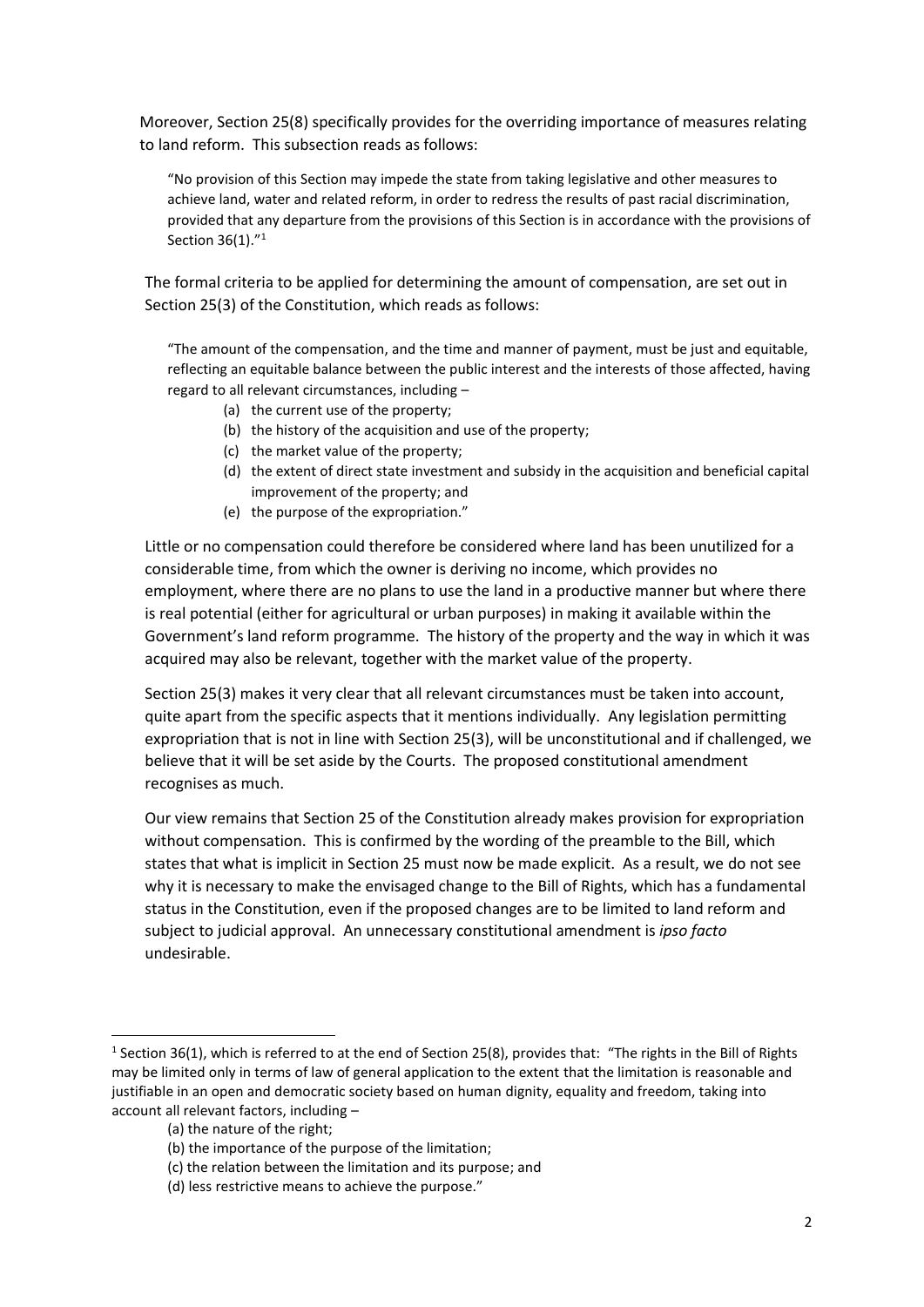It is desirable that the Constitution, which establishes the basis upon which all other laws rest, should remain stable. This is particularly so in the case of the Bill of Rights. It should only be amended where there is a pressing need that cannot be resolved through ordinary legislation. This is reflected in the requirement that a supermajority be obtained in Parliament in order for a constitutional amendment to be passed.

For these reasons, we are of the opinion that the proposed amendment should be withdrawn.

The drive to have this provision amended is not the result of legal considerations - it is the obvious result of political pressure and the perceived need by Government to be able to show that something tangible is actually being done on the subject of land reform. Government's failure to achieve anything of substance in this sphere up to now, is dealt with in more detail further below.

If Parliament is nevertheless determined to change the Constitution, it needs to take into account that the proposed new Section 25(3A), as set out in the Bill, serves no purpose and is superfluous. It reads as follows:

"National legislation must, subject to subsections (2) and (3), set out specific circumstances where a court may determine that the amount of compensation is nil."

The proposed amendments to other parts of Section 25 make adequate legal provision for what is envisaged. The proposed new Section 25(3A) can therefore be removed from the proposed amendments, together with the reference to it in the proposed amendment to the existing Section 25(2)(b).

National legislation will in any event have to provide the details of any expropriation process and would have to comply with the Constitution. This is normal practice and specifically mentioning that it needs to be subject to the principles set out in Section 25(2) and 25(3) is merely stating the obvious - everyone knows that all legislation has to be in conformity with the Constitution. It would be sufficient to rely on the proposed amendment to Section 25(2)(b), which reads (after excluding the unnecessary reference to Section 25(3A)):

"Provided that a court may, where land and any improvements thereon are expropriated for the purposes of land reform, determine that the amount of compensation is nil."

The amended Section 25(3) categorically governs 25(2)(b), so any reference to this fact in a new Section 25(3A) serves no purpose.

In addition to having to comply with the already existing requirements of Section 25(3) (as quoted above), the proposed amendment permits a court to approve an expropriation without compensation for the purposes of land reform. It is noted that the wording of the proposed amendment only refers to a court being able to approve no compensation in the case of expropriation for the purposes of land reform. By not mentioning other areas of potential expropriation, the legal implication of the proposed amendment's wording is that expropriation without compensation is not to be considered outside the sphere of land reform.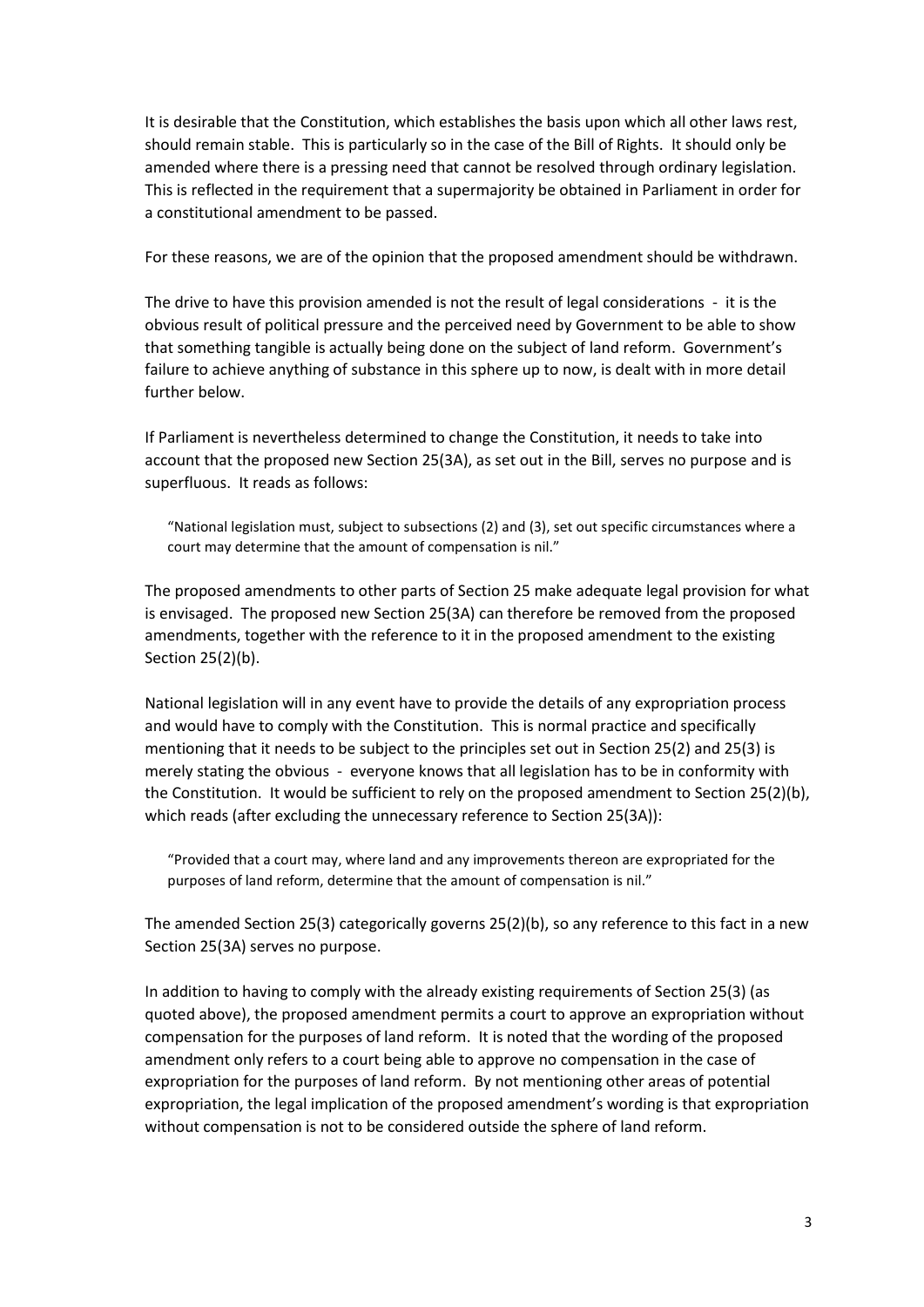## **3. Changing the Constitution is no substitute for a lack of action on land reform**

It is common knowledge that the land reform process has been beset with corruption, inefficiency and incompetence. This is best described in the words of the High Level Panel on the Assessment of Key Legislation and the Acceleration of Fundamental Change, as published in November 2017:

"Experts advise that the need to pay compensation has not been the most serious constraint on land reform in South Africa to date - other constraints, including increasing evidence of corruption by officials, the diversion of land reform budget to elites, lack of political will, and lack of training and capacity have proved the more serious stumbling blocks to land reform."<sup>2</sup>

Making the Constitution the villain of the piece serves as a convenient excuse for the lack of progress in land reform by Government. It demonstrates an inadequate understanding or conscious denial of the actual problems which have plagued the land reform process since 1994. The obstacle is not the Constitution, but rather a lack of political will to implement an effective land reform policy. Clear evidence of this lack of political will is presented by the following examples:

- The pace of restitution has been extremely slow. According to the Report of the High Level Panel, there has been a downward trend in the pace of redistribution since 2008.<sup>3</sup> There were at the time of the Report's publication, 7 000 unsettled claims and more than 19 000 unfinalised claims that had been lodged before 1998. It will take 35 years to settle these claims at the present rate of 560 claims a year.
- The budget allocated to land reform and restitution is risible. Substantially less than 1% of Government's consolidated expenditure is allocated to land reform and restitution combined. This fact on its own illustrates the almost complete absence of political will on the part of Government to achieve anything of substance in this area.
- The Government has made no attempt at using Section 25 of the Constitution to effect expropriation of land in a meaningful manner.
- The failure to amend the Expropriation Act of 1975, which contains the "willing seller willing buyer" concept. Much has been made of this obstacle to land reform, but the concept does not appear in the Constitution. The public debate on the subject has shown how few are aware of this fact. The question to be asked in this regard is: why has Government not yet managed to repeal and replace the 1975 Expropriation Act, if it is serious about land reform?
- A judgment of the Constitutional Court in 2019, where it authorised the outsourcing of specific work which was supposed to have been done by the Department of Rural

<sup>&</sup>lt;sup>2</sup> The Report of the High Level Panel On the Assessment of Key Legislation and the Acceleration of Fundamental Change, 2017, Chapter 3, Dr Aninka Claassens, p. 300. The High Level Panel on the Assessment of Key Legislation and the Acceleration of Fundamental Change was created by the Speaker's Forum (a voluntary association comprising speakers and other office bearers of the National Assembly, the National Council of Provinces and Provincial Legislatures). This Panel was mandated to review legislation, assess implementation, identify gaps and propose steps with a view to identifying laws that require strengthening, amending or change. The Panel was chaired by former President Kgalema Motlanthe. The Working Group on land reform was led by Dr Aninka Claassens, a land reform specialist from the University of Cape Town. <sup>3</sup> The Report of the High Level Panel, page 210.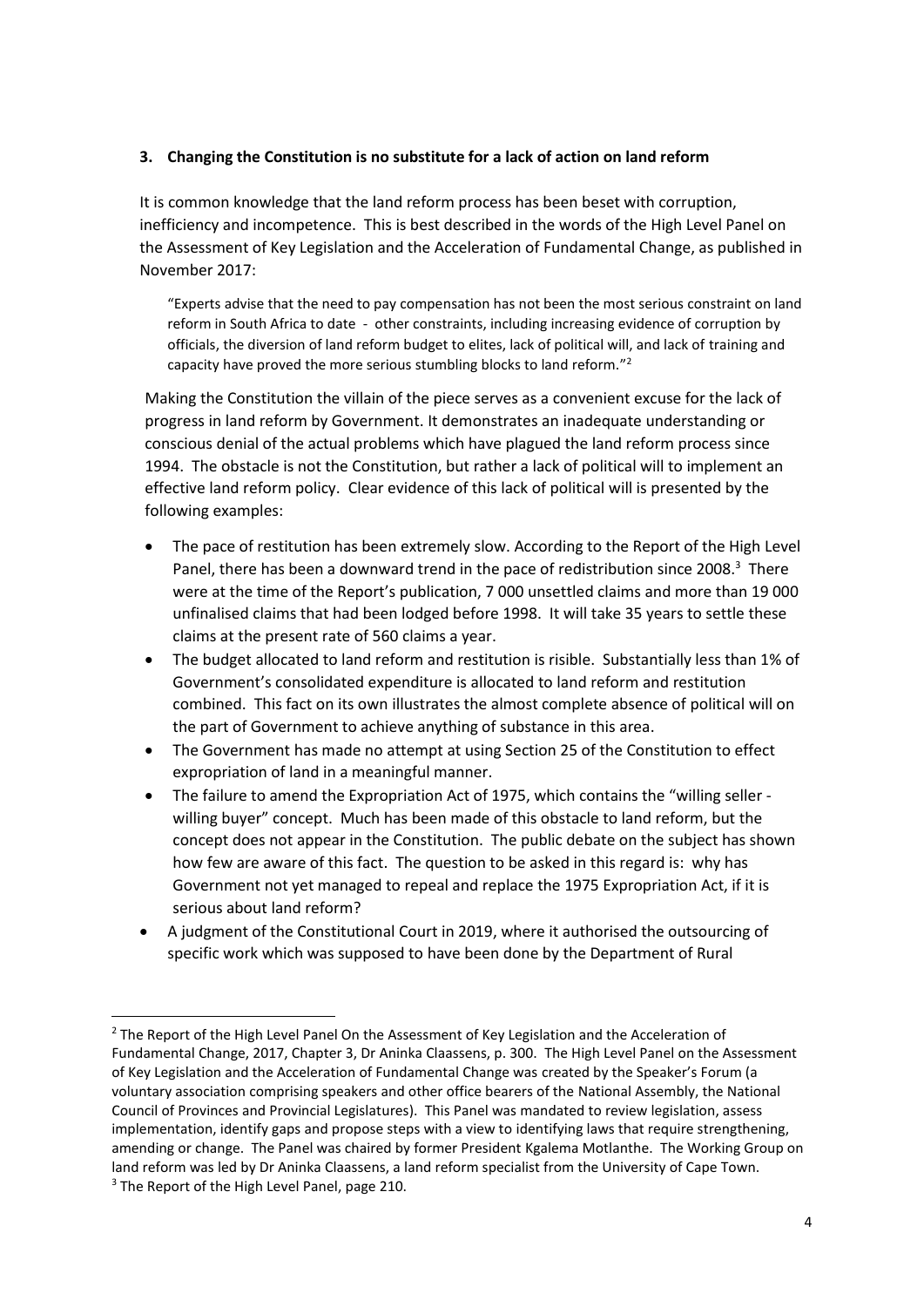Development and Land Reform, to an outside entity, reinforces these observations.<sup>4</sup> In its judgment, the Court commented that -

"…. over nearly two decades, and indisputably since 2006, the Department has manifested and sustained what has seemed to be obstinate misapprehension of its statutory duties. It has shown unresponsiveness plus a refusal to account to those dependent on its cooperation for the realisation of their land claims and associated constitutional rights. And, despite repeated promises, plans and undertakings, it has displayed a patent incapacity or inability to get the job done."

### **4. What must be done by Government to manage the land reform process?**

The comments in this paragraph do not address specific provisions of the Bill, but they are included in this document as they emphasise the need for an overall legislative, administrative and financial framework to manage the land reform process in a rational and efficient manner. The legislative procedure to expropriate represents only one part of the land reform process, but it has received all the attention in the recent public debate. Practically no attention has been paid to how such a process should be implemented.

Prior to an overall legislative, administrative and financial framework for land reform being established, clarity first has to be obtained on a number of different issues which would have a direct effect on any expropriation process. The wide range of issues which need to be addressed are illustrated by the following questions on land reform (which are by no means exhaustive)<sup>5</sup>:

- How will decisions be taken on land that is to be expropriated? What criteria are relevant in any decisions? Who will take the decisions?
- Who is to be given the expropriated land? Who will decide on who is to be a beneficiary? On what criteria? Will the policy be targeted to benefit the poor?
- How much land is to be targeted for land expropriation?
- How will sufficient transparency be given to the process to avoid public discontent?
- Presumably, both urban and rural land reform are envisaged. What should the balance be between urban and rural land reform? What are the needs for each category? Will any land redistribution be subject to feasibility studies which set out what can realistically be achieved in any specific case? Have the environmental implications been taken into account in an adequate manner? If urban development is foreseen, will it fit into larger urban development programmes (including transport and basic infrastructure)?
- Is post-settlement support by Government to be provided, or will beneficiaries (presumably mainly the poor) be left to their own devices?
- On what legal basis is the land to be held by beneficiaries? With full legal title or through a lease from a local authority? If it is the latter, what security of tenure will beneficiaries have? Is any form of tenure reform envisaged by Government for this purpose?
- Will the process be managed by an adequately resourced and staffed land reform agency? Will appropriately qualified staff be available for this?

<sup>4</sup> Mwelase and Others v Director-General for the Department of Rural Development and Land Reform and Another (CCT 232/18) [2019] ZACC 30; 2019 (11) BCLR 1358 (CC) ; 2019 (6) SA 597 (CC) (20 August 2019).

<sup>5</sup> The Report of the High Level Panel raises many of these questions. See p 220.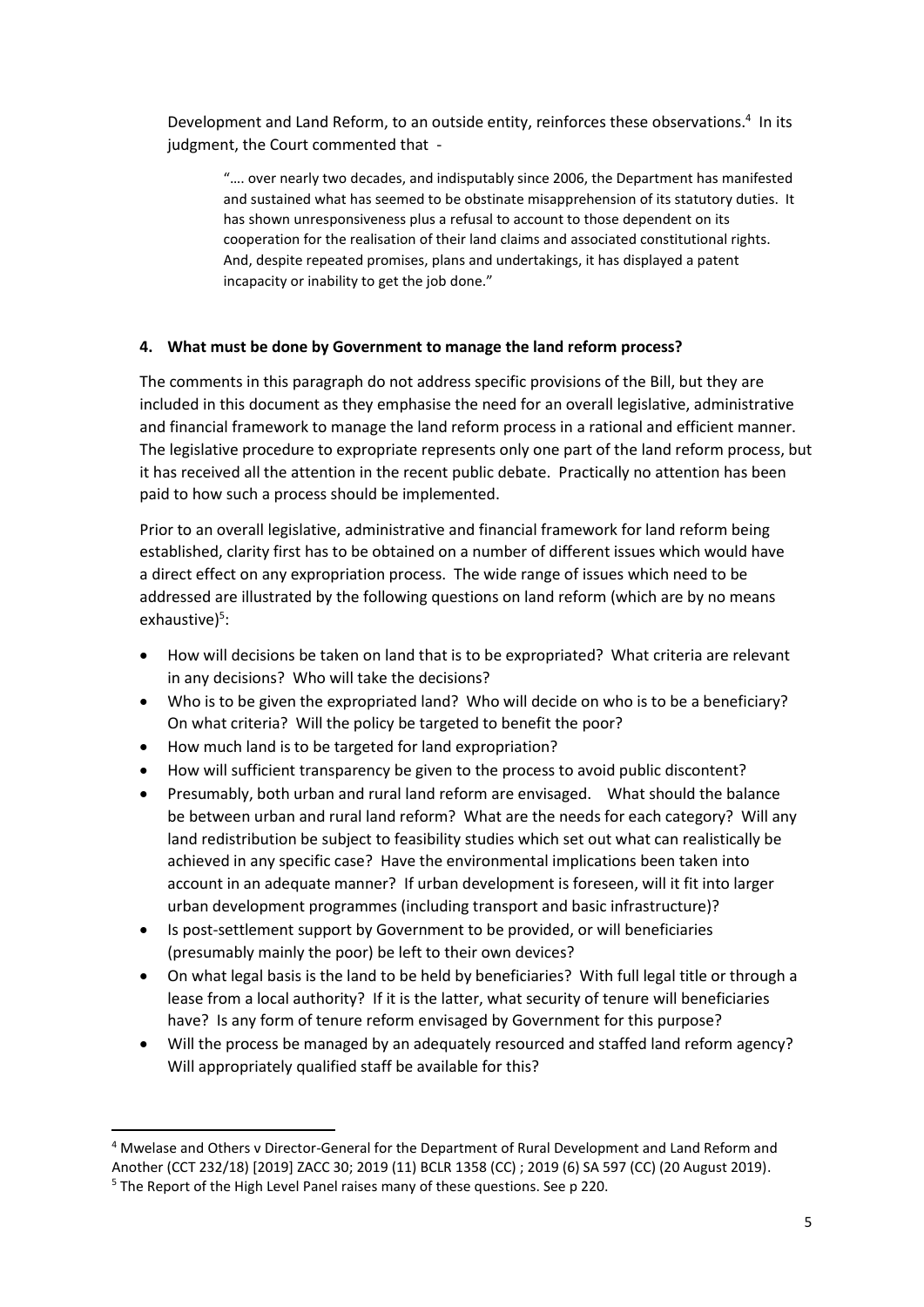• Will Government be able to fund this whole undertaking, in stark contrast to the purely nominal funding dedicated to land reform up to now?

The wide scope which is covered by these questions shows that any land reform policy which includes the possibility of expropriation without compensation, not only requires policy clarity in many different areas, but also extensive planning and careful implementation by a properly staffed agency. However, it is striking that none of these issues has been raised in the public debate so far. The focus has been exclusively on the principle of expropriation without compensation and the supposed need for the Constitution to be amended to cater for it.

If the questions which are set out above are not dealt with in an adequate manner (together with the establishment of a suitable legislative/administrative framework), the consequences will be the following:

- Legal challenges based on the irrational, arbitrary or unlawful exercise of executive power will bring the process to a grinding halt very quickly. This can be expected as an unavoidable consequence if a suitable legislative and administrative framework is not put in place and implemented by a capable agency, to enable a process which is based on rational decisions and an absence of corruption/elite capture.
- The problems which already exist in the land reform process, specifically those of corruption, elite capture and an inefficient administrative system, will continue, leading not only to a stalled process, but also to perceptions of a failed policy, further fuelling public dissatisfaction.
- A lack of a clear policy framework and a commitment by Government to stick to it, increases the perceived risk to private property rights. This will have direct financial consequences in the form of urban and rural ventures being unable to source funding from banks (since the banks would not wish to lend if the activities which they are financing are on land where ownership is not considered to be secure, or where such land is offered as security for bank debt).
- Business and investment confidence, already at very low levels, will experience a further serious shock. It is easy to underestimate the degree to which such confidence relies on legal certainty and on the predictability of Government policy. Any policy on land reform that increases uncertainty and unpredictability will have materially negative consequences not only for the agricultural sector, but for the economy as a whole.

Taken together, these potential consequences would be sufficient to ensure the failure of any land reform programme, however well-meant it may be in principle.

#### **5. The detrimental economic effect of insecure property rights**

In the economic growth literature of the past thirty years, much attention has been paid to the relationship between property rights and economic activity. Besley and Ghatak, in a chapter of the influential *Handbook of Development Economics,* summarize the issues as follows:

"We emphasize four main aspects of how property rights affect economic activity. The first is expropriation risk – insecure property rights imply that individuals may fail to realize the fruits of their investments and efforts. Second, insecure property rights lead to costs that individuals have to incur to defend their property which, from the economic point of view, is unproductive. The third is failure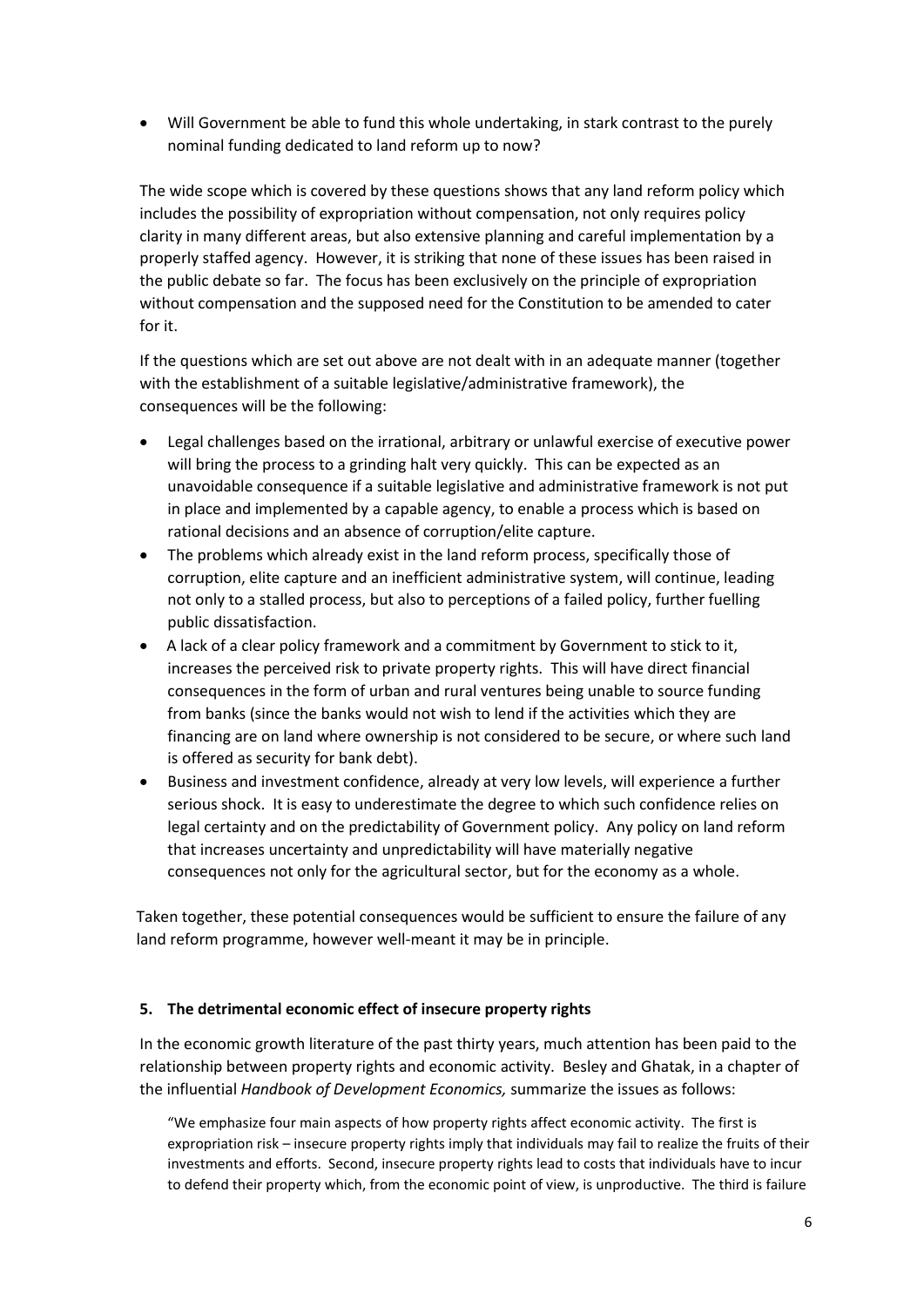to facilitate gains from trade – a productive economy requires that assets are used by those who can do so most productively, and improvements in property rights facilitate this. In other words, they enable an asset's mobility as a factor of production (e.g. via a rental market). The fourth is the use of property in supporting other transactions. Modern market economies rely on collateral to support a variety of financial market transactions and improving property rights may increase productivity by enhancing such possibilities."<sup>6</sup>

Besley and Ghatak also produced evidence that a property rights protection score correlates positively with income *per capita* across countries. In other words, countries with a higher risk of expropriation have lower levels of income *per capita*. Moreover, there is a positive correlation between the protection of property rights and taxation as a percentage of gross domestic product (ie. wealthier countries have a greater protection of property rights). The authors conclude:

"Countries with more developed fiscal systems tend to be richer and more market oriented. It brings into sharp relief that expropriation of property (and not taxation) is symptomatic of a low level of development."<sup>7</sup>

It was not surprising that envoys dispatched by the President to drum up foreign investment in 2018 found themselves constantly asked what our Government's intentions about land reform were. This concern has not disappeared. It would be tragic if, in a context where real *per capita* gross domestic product has been falling for the last five years and medium-term growth prospects are weak, a desire for explicit confirmation of what is already implicit in the Constitution, damages investment in the South African economy.

\_\_\_\_\_\_\_\_\_\_\_\_\_\_\_\_\_\_\_\_\_\_\_\_\_\_\_\_\_\_\_\_\_\_\_\_\_\_\_\_\_\_\_\_\_

<sup>6</sup> Besley, T. and Ghatak, M., 2009. Property rights and economic development. In: D. Rodrik and M.

Rosenzweig, eds., Handbook of Development Economics. Elsevier, pp.4525– 4595, on p. 4528.

<sup>7</sup> Besley and Ghatak, p. 4580.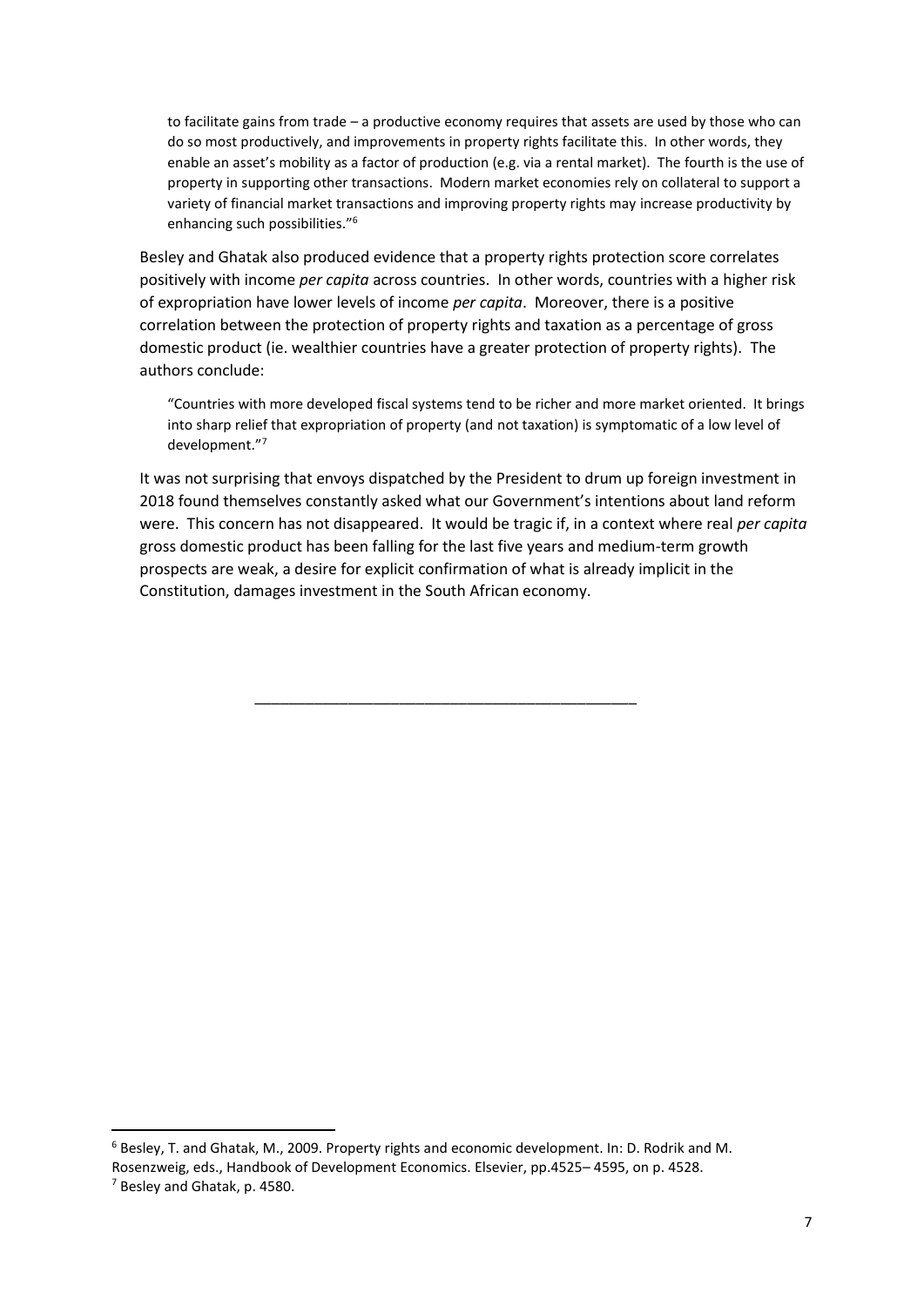# **Annexure**

#### **Helen Suzman Foundation**

# **Submission to the Joint Constitutional Review Committee of Parliament on the review of Section 25 of the Constitution (Property Clause)**

#### **14 June 2018**

#### **Contents**

- 1. Introduction
- 2. Background
- 3. What does the Motion require of the Joint Constitutional Committee?
- 4. Section 25 of the Constitution already allows for expropriation without compensation
- 5. Changing the Constitution is no substitute for a lack of action on land reform
- 6. Is expropriation without compensation necessary?
- 7. Expropriation without compensation can only be carried out within a clearly defined decision-making process and administrative structure
- 8. The important practical issues need to be dealt with outside of the Constitution

9. The need for a new framework law on land reform and clarification of the content of land tenure rights

- 10. Land ownership statistics
- 11. Land reform policies need to accept the increasing importance of urbanisation
- 12. Protection of investment
- 13. Conclusion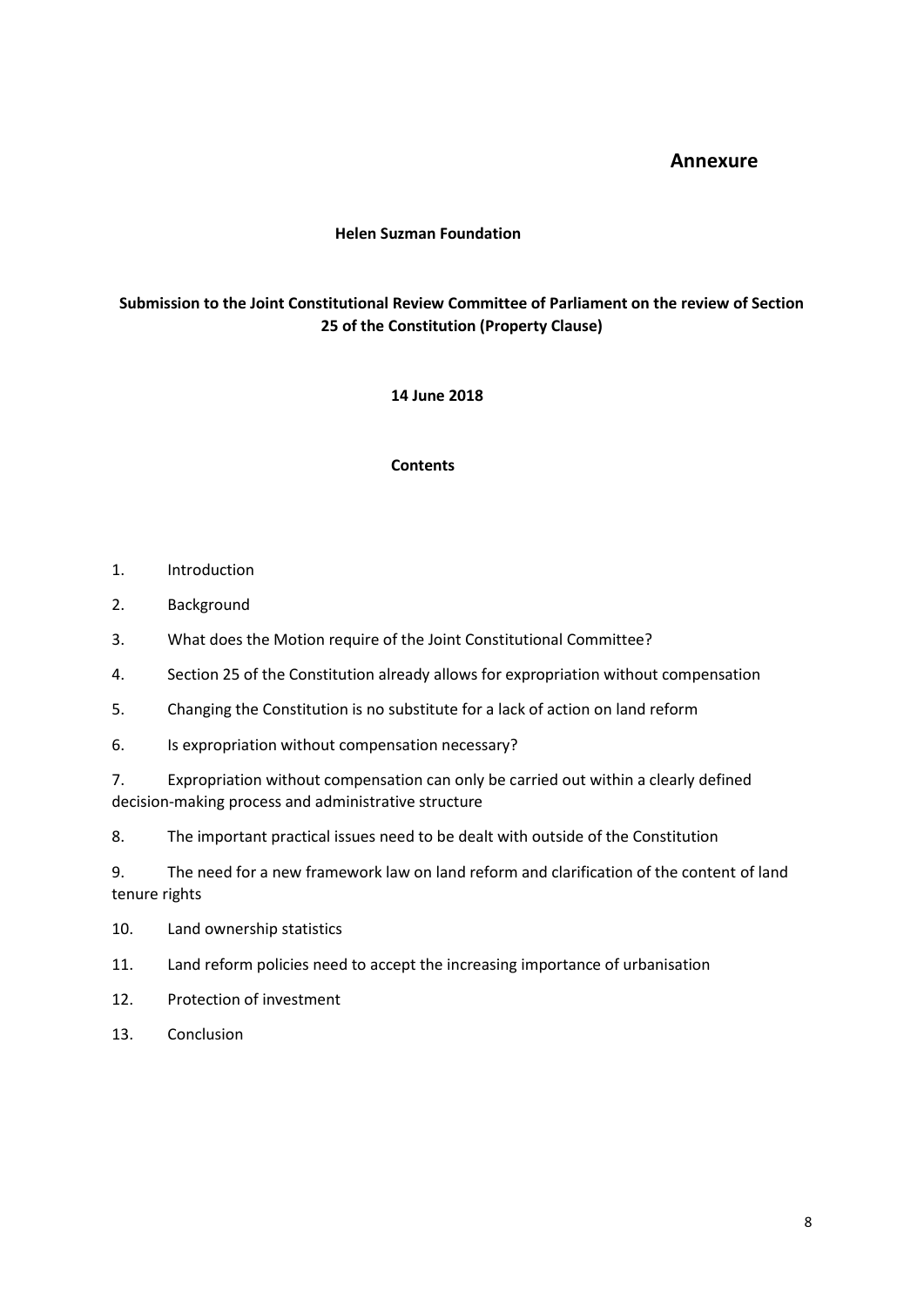"Far from being a barrier to radical land redistribution, the Constitution in fact requires and facilitates extensive and progressive programmes of land reform."

– Justice Albie Sachs

#### **1. Introduction**

The Helen Suzman Foundation ("HSF") welcomes the opportunity to make submissions to the Joint Constitutional Review Committee ("the Committee") on the potential review of Section 25 of the Constitution (Property Clause). The HSF sees this as a way of making a constructive contribution to what has become an increasingly emotional public discussion on a subject of major importance for the country. The reason for the emotional nature of the public discussion has as its background not only South Africa's history of land ownership and dispossession, but also a continuing and very substantial inequality in wealth between different racial groups in our society.

In this submission, the HSF firstly addresses the question as to whether land reform requires a Constitutional amendment, and more specifically, expropriation without compensation. Secondly, this submission sets out an approach to reform which delivers land in a way that will improve the lives of the poorest communities in our society in a manner which addresses not only the practical requirements of the situation, but also the necessary legal and administrative prescriptions. In our view, a narrow focus on the expropriation of land, without including a detailed framework on how this is to implemented and supported in order to make it a success from an economic point of view, will not improve the situation of poor households, who are the intended beneficiaries of this policy.

The HSF, as a non-governmental organisation, has been an active participant in a variety of public interest areas in South Africa over many years. Its essential aim is to promote constitutional democracy in South Africa, with a focus on good governance, transparency and accountability. The HSF views the current debate about land reform as extremely important for South Africa, not only from a constitutional perspective, but also within a wider social, economic and political context.

#### **2. Background**

Following the acceptance of the principle of expropriation without compensation at the 54th National Conference of the African National Congress ("ANC") in December 2017, President Cyril Ramaphosa affirmed this position on 16 February 2018 in the State of the Nation Address:

"We will accelerate our land redistribution programme …. We will pursue a comprehensive approach that makes effective use of all mechanisms at our disposal. Guided by the resolutions of the 54<sup>th</sup> National Conference of the governing party, this approach will include the expropriation of land without compensation. We are determined that expropriation without compensation should be implemented in a way that increases agricultural production, improves food security and ensures that the land is returned to those from whom it was taken under colonialism and apartheid."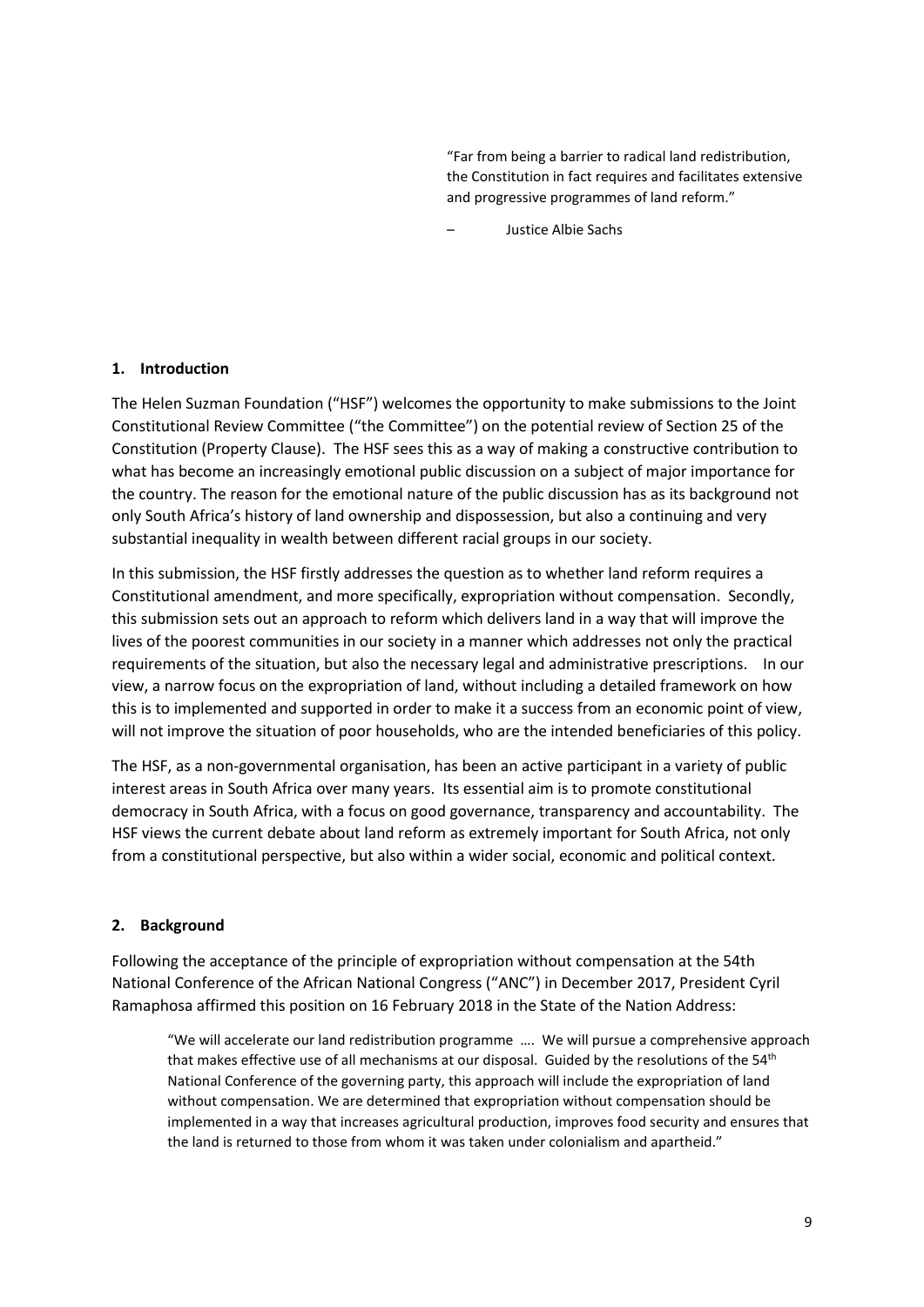On 27 February 2018, the National Assembly adopted a motion on a review and amendment of Section 25 of the Constitution relating to expropriation without compensation ("the Motion"). The Motion had been introduced by the Economic Freedom Fighters ("EFF"), but the final text included certain amendments which had been suggested by the ANC.

## **3. What does the Motion require of the Joint Constitutional Review Committee?**

The Motion addresses the need to accelerate land reform in South Africa. In accepting the Motion, the National Assembly established an ad hoc committee to review Section 25 of the Constitution and to propose other constitutional amendments that may be necessary.

The Motion states that current policy instruments and provisions of Section 25 "may" be hindering effective land reform (our underlining of "may"). It mentions that the President has made a commitment to continue the land reform programme that entails expropriation of land without compensation, but subject to conditions relating to agricultural production and food security.

The Motion further states that an ad hoc committee is to be established, in order to review Section 25 of the Constitution and other clauses "where necessary" (our underlining) and to propose constitutional amendments "where applicable" (again, our underlining).

The emphasis which is placed on the wording of the three specific parts of the Motion, as set out above, clearly indicates that the ad hoc committee has a very wide discretion and that the Motion does not attempt to dictate that constitutional changes have to be made. It is therefore completely within the discretion of the Committee to recommend whether any changes to Section 25 of the Constitution are required.

# **4. Section 25 of the Constitution already allows for expropriation without compensation**

Section 25(2) of the Constitution provides that:

"Property may be expropriated only in terms of law of general application –

(a) for a public purpose or in the public interest; and

(b) subject to compensation, the amount of which and the time and manner of payment of which have either been agreed to by those affected or decided or approved by a court."

In respect of the compensation, Section 25(3) of the Constitution reads:

"The amount of compensation and the time and manner of payment must be just and equitable, reflecting an equitable balance between the public interest and the interests of those affected, having regard to all relevant circumstances, including –

(a) the current use of the property;

(b) the history of the acquisition and use of the property; (c) the market value of the property;

(d) the extent of direct state investment and subsidy in the acquisition and beneficial capital improvement of the property; and

(e) the purpose of the expropriation."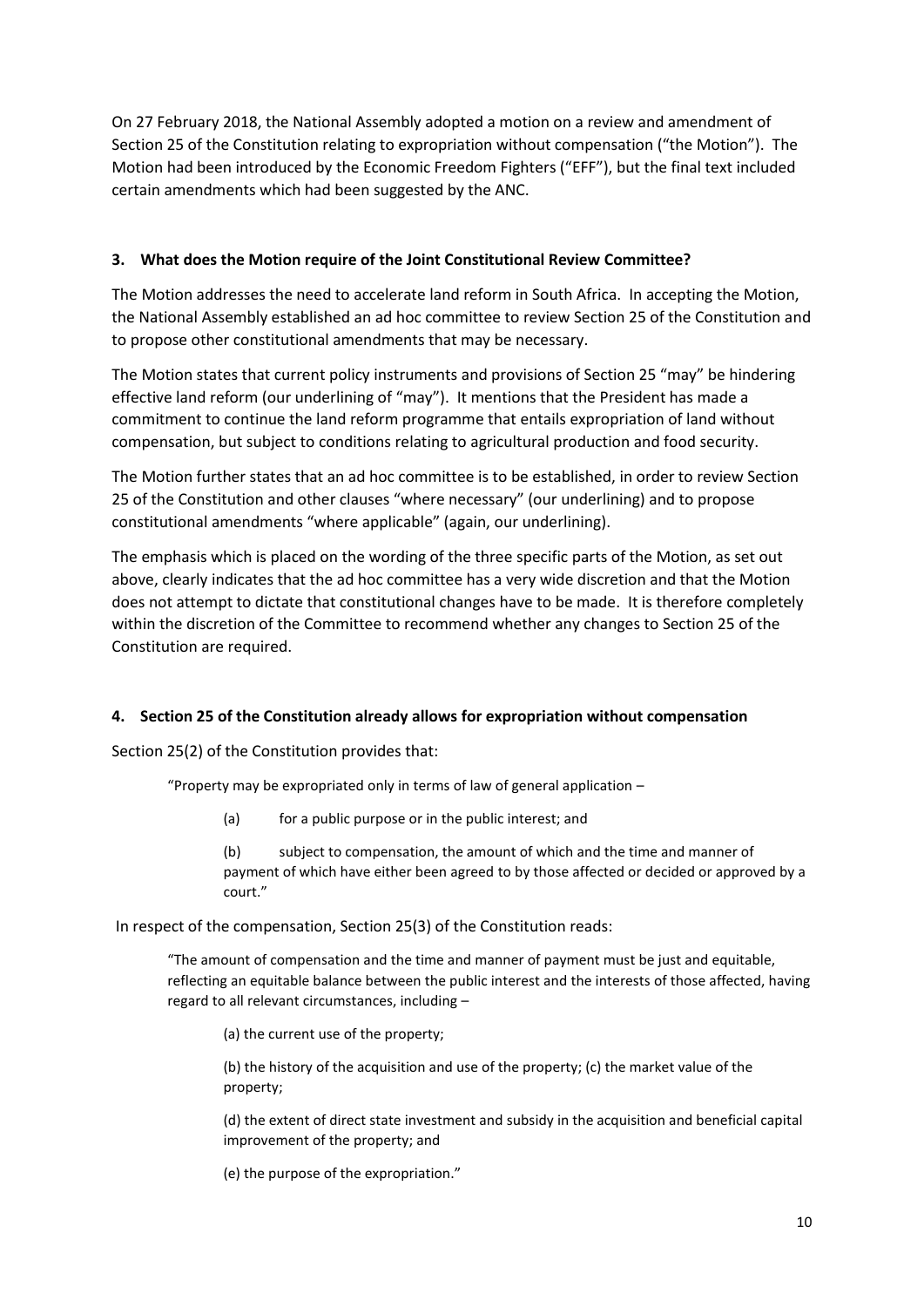Section 25(3)(c) mentions the market value of the property, but it should be noted that the much quoted "willing buyer, willing seller" principle (also mentioned in paragraph 6 of the Motion) does not appear in the Constitution. It appears in Section 12 of the Expropriation Act, 63 of 1975, which is still in force. The fact that this Act has not yet been amended is one of the many signs that land reform has up to now been very low on the Government's policy agenda. (A Bill was introduced to Parliament in 2015 to amend the Act, but it has been referred back to Parliament as a result of a lack of adequate public consultation.)

Regarding the meaning of "public interest" in Section 25(2)(a) of the Constitution, Section 25(4) states that "the public interest includes the nation's commitment to land reform, and to reforms to bring about equitable access to all South Africa's natural resources".

On a literal interpretation, there is nothing in Section 25 that precludes the compensation from being small (or nothing at all), if that is the result of taking all relevant circumstances into account. Such an outcome would be where land has been unutilized for a considerable time, from which the owner is deriving no income, which provides no employment, where there are no plans to use the land in a productive manner but where there is real potential (either for agricultural or urban purposes) in making it available within the Government's land reform programme. The history of the property and the way in which it was acquired may also be relevant.

The Valuer-General has proposed a formula for valuations of property identified for purposes of land reform, taking all the constitutionally prescribed factors into account. It was gazetted for comment in 2017 . We believe that the regulations should be finalized as a matter of great urgency, since Section 12(1)(a) of the Property Valuation Act (number 17 of 2014) provides that whenever a property has been identified for purposes of land reform, that property must be valued by the Office of the Valuer-General.

In addition, Section 25(8) of the Constitution provides that:

"No provision of this Section may impede the state from taking legislative and other measures to achieve land, water and related reform, in order to redress the results of past racial discrimination, provided that any departure from the provisions of this Section is in accordance with the provisions of Section 36(1)."

Section 36(1), which is referred to at the end of Section 25(8), provides that:

"The rights in the Bill of Rights may be limited only in terms of law of general application to the extent that the limitation is reasonable and justifiable in an open and democratic society based on human dignity, equality and freedom, taking into account all relevant factors, including –

- (a) the nature of the right;
- (b) the importance of the purpose of the limitation;
- (c) the relation between the limitation and its purpose; and
- (d) less restrictive means to achieve the purpose."

There can be no doubt as to the ambit of Section 25(8), but almost no attention has been paid to it in the public debate on land reform. The question can therefore be asked: given the clear and unambiguous meaning of Section 25(8), what need is there even to discuss changing the Constitution to provide for expropriation without compensation?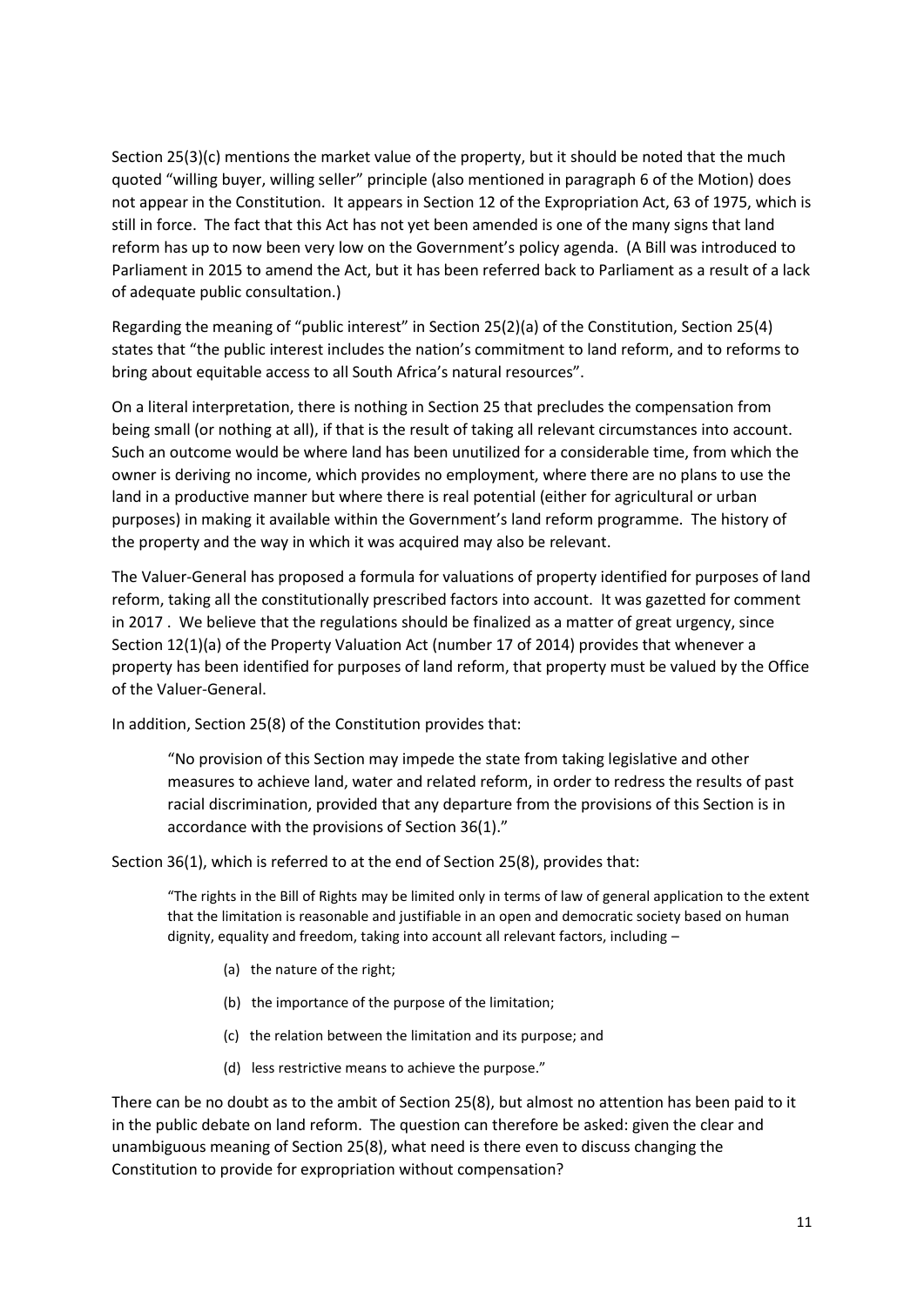### **5. Changing the Constitution is no substitute for a lack of action on land reform**

The Report of the High Level Panel on the Assessment of Key Legislation and the Acceleration of Fundamental Change , published in November 2017, ("the High Level Panel") provides a comprehensive overview of the land reform process. The High Level Panel carried out extensive research on this subject.

It highlights the many obstacles to land reform as follows:

"Evidence presented to the Panel via commissioned research reports, roundtables and public hearings over the past year has demonstrated profound problems in the conception and implementation of the land reform programme. These extend beyond issues of how land is acquired (whether via the market, expropriation or confiscation) and relate more generally to the ways in which beneficiaries are chosen (especially in relation to land redistribution); land is identified; land reform is planned at the level of local government; tenure rights are recognised or conferred; the quality and effectiveness of post-settlement or post-transfer support that is provided; and the equality or inequality of power relationships between land reform beneficiaries and strategic partners or mentors. In addition, there is a high level of demand for land in urban areas, for purposes of human settlement, that land reform does not address at present. These problems are generating immense frustration and in some cases, anger, within the ranks of land reform beneficiaries and other citizens."

The Report of the High Level Panel makes it clear that the reason for the slow pace of land reform is not the Constitution. It states that:

"Experts advise that the need to pay compensation has not been the most serious constraint on land reform in South Africa to date - other constraints, including increasing evidence of corruption by officials, the diversion of land reform budget to elites, lack of political will, and lack of training and capacity have proved the more serious stumbling blocks to land reform. …. Rather than recommend that the Constitution be changed, the Panel recommends that government should use its expropriation powers more boldly, in ways that test the meaning of the compensation provisions in Section 25(3), particularly in relation to land that is unutilised or under-utilised. "

Making the Constitution the villain of the piece serves as a convenient excuse for the lack of progress in land reform by Government. It demonstrates an inadequate understanding or conscious denial of the actual problems which have plagued the land reform process since 1994. The obstacle is not the Constitution, but rather a lack of political will to implement an effective land reform policy.

Clear evidence of this lack of political will is presented by the following:

- The pace of restitution has been extremely slow. According to the Report of the High Level Panel, there has been a downward trend in the pace of redistribution since 2008 . There are still 7000 unsettled claims and more than 19 000 unfinalised claims that had been lodged before 1998. It will take 35 years to settle these claims at the present rate of 560 claims a year;
- The budget allocated to land reform and restitution is negligible. In the 2018 National Budget, only 0,3% of the consolidated expenditure is allocated to land reform and restitution combined. This fact on its own illustrates the almost complete absence of political will on the part of Government to achieve anything of substance in this area;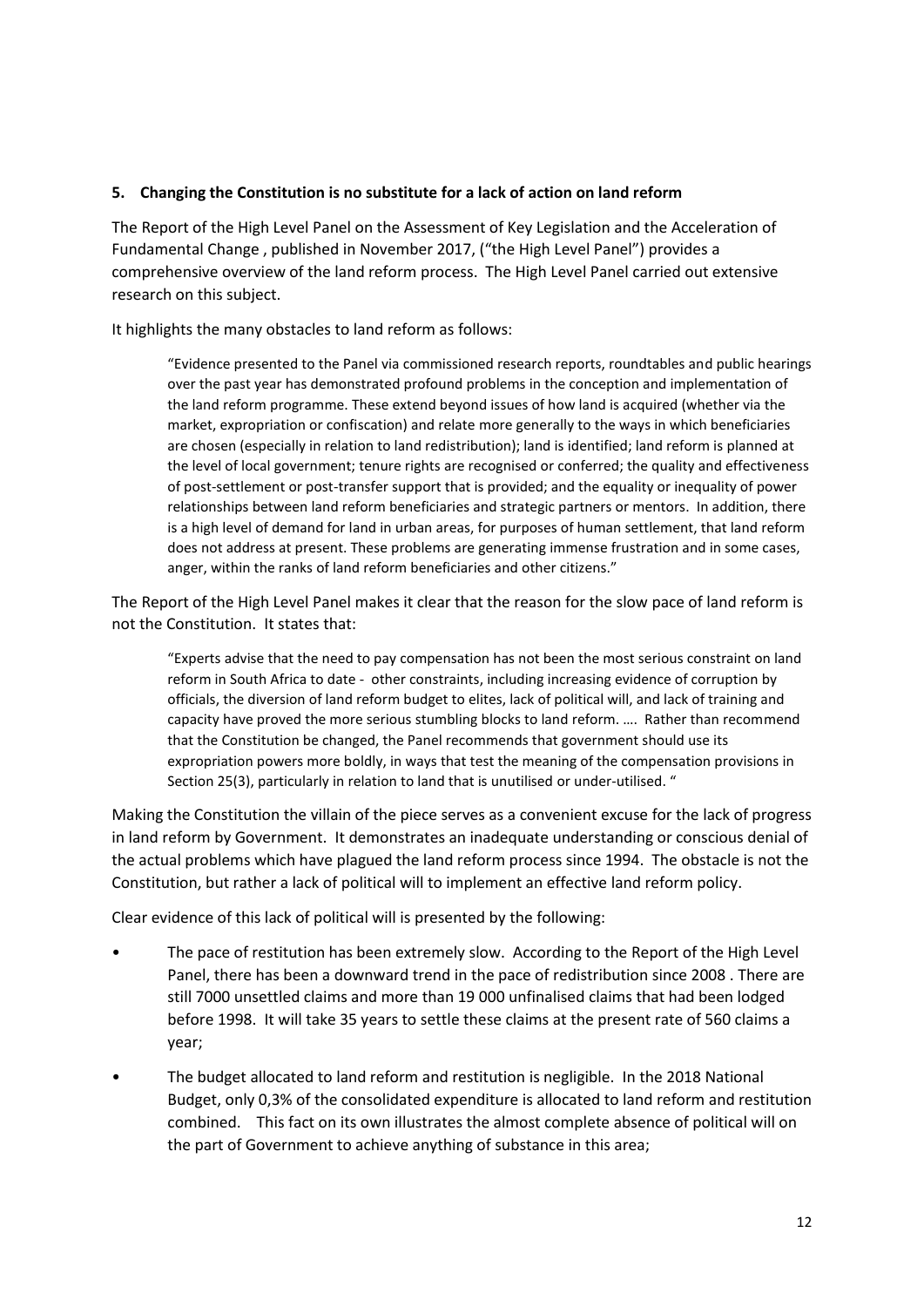- The Government has made no real attempt at using Section 25 of the Constitution to effect expropriation of land in a meaningful manner; and
- The failure to amend legislation such as the Expropriation Act of 1975, which contains the "willing seller - willing buyer" concept (as already mentioned above).

## **6. Is expropriation without compensation necessary?**

Whilst emphasis is given in Government statements to rectifying the historical dispossession of land, the underlying message is that it is seen as a way of broadening economic participation, given the degree of continued inequality in wealth between racial groups in South Africa. It is generally accepted that a small portion of South African society owns a very large part of the country's wealth and further, that there is a very strong racial disparity in this division of wealth. As an example, one study found that 10% of the South African population owns 95% of wealth and receive almost all investment income (99%). Another study found that the top 10% hold 85% of wealth, with the average black household holding about 4% of the wealth of the average white household.

Whatever bias or inaccuracies may exist in such studies , the results show that wealth is massively skewed against the black portion of the population and in favour of other racial groups, especially the white portion. Attempts to rectify this considerable imbalance incrementally through the normal workings of the economy will, even if economic growth increases substantially over current levels, take generations. It is therefore not unexpected that more radical policies are advocated, such as a more aggressive approach to land reform.

However, there are risks. A rushed and poorly thought out programme will incur unnecessary delays and costs and lead to disappointing outcomes. The stated aim is that land reform should have a beneficial economic influence and it is important to emphasise in this context that the poorest in our society must be the beneficiaries. Land reform would not be justified if, as a consequence, the wealthier sectors of society accumulate further assets. Our submission suggests an approach which will succeed from an economic and developmental perspective and at the same time, reduce already existing public discontent.

The crucial issues that need to be considered and determined, as well as the dangers inherent in a process where they are not adequately dealt with, are set out in the next section.

# **7. Expropriation without compensation can only be carried out within a clearly defined decisionmaking process and administrative structure**

The HSF believes that it is possible in terms of Section 25 of the Constitution (as it stands now) to expropriate land in the public interest, often with little or no compensation. However, the major principles of the law regulating the ownership of property should be respected. This general principle embodies the fact that the state is not permitted to deprive any person of his property, unless it is done in accordance with the rule of law. The rule of law requires that no power may be exercised unless it is sanctioned by law. As emphasised in the jurisprudence of the Constitutional Court, our constitutional order hinges on this principle, which has been adopted in order to make a decisive break from the unchecked abuse of State power during the apartheid era.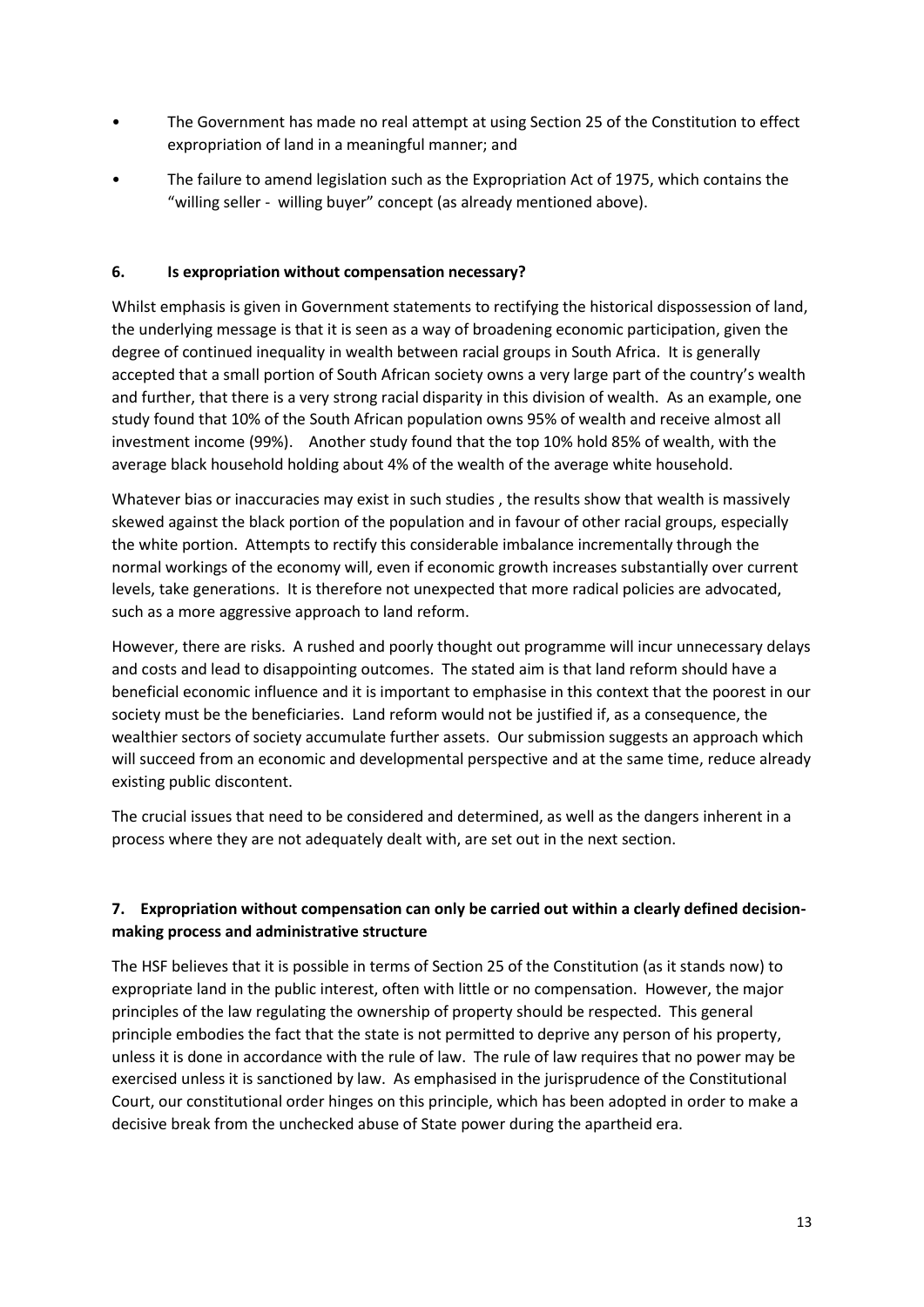Section 25(1) of the Constitution puts the principle as follows:

"No one may be deprived of property except in terms of law of general application, and no law may permit arbitrary deprivation of property."

In order to avoid arbitrary conduct in the implementation of a land reform policy, a clear legislative and administrative framework, together with a properly resourced Government institution to manage the process, has to be put in place. If this is not done, any expropriation policy is going to confront insurmountable problems. This would, however, not be the result of inadequate provisions in the Constitution, but a failure on the part of Government to establish an overall legislative, administrative and financial framework to manage the process in a rational and efficient manner.

In establishing such a legislative, administrative and financial framework, clarity first has to be obtained on a number of different issues which would have a direct effect on any expropriation process. The wide range of issues which need to be addressed are illustrated by the following questions (which are by no means exhaustive) :

- How will decisions be taken on land that is to be expropriated? What criteria are relevant in any decisions? Who will take the decisions? What procedure is foreseen for objections?
- Who is to be given the expropriated land? Who will decide on who is to be a beneficiary? On what criteria? Will the policy be targeted to benefit the poor?
- How much land is to be targeted for land expropriation?
- Are the financial circumstances of the persons whose land are to be expropriated relevant (to avoid former owners being left destitute)?
- What dispute resolution mechanism is to be established?
- How will sufficient transparency be given to the process to avoid public discontent?
- Presumably, both urban and rural land reform is envisaged. What should the balance be between urban and rural land reform?
- What is to be the basis for deciding that specific land is suitable for redistribution for agricultural or urban purposes? What are the needs for each category? Will any land redistribution be subject to feasibility studies which set out what can realistically be achieved in any specific case? Have the environmental implications been taken into account in an adequate manner? If urban development is foreseen, will it fit into larger urban development programmes (including transport and basic infrastructure)?
- Is post-settlement support by Government to be provided, or will beneficiaries (mainly the poor) be left to their own devices?
- On what legal basis is the land to be held by beneficiaries? With full legal title or through a lease from a local authority? If it is the latter, what security of tenure will beneficiaries have? Is any form of tenure reform envisaged by Government for this purpose?
- How can beneficiaries be protected from arbitrary or corrupt decisions by local authorities in the case of leasing rights? What rights would local authorities have to levy lease payments?
- Will the process be managed by an adequately resourced and staffed land reform agency? Will appropriately qualified staff be available for this?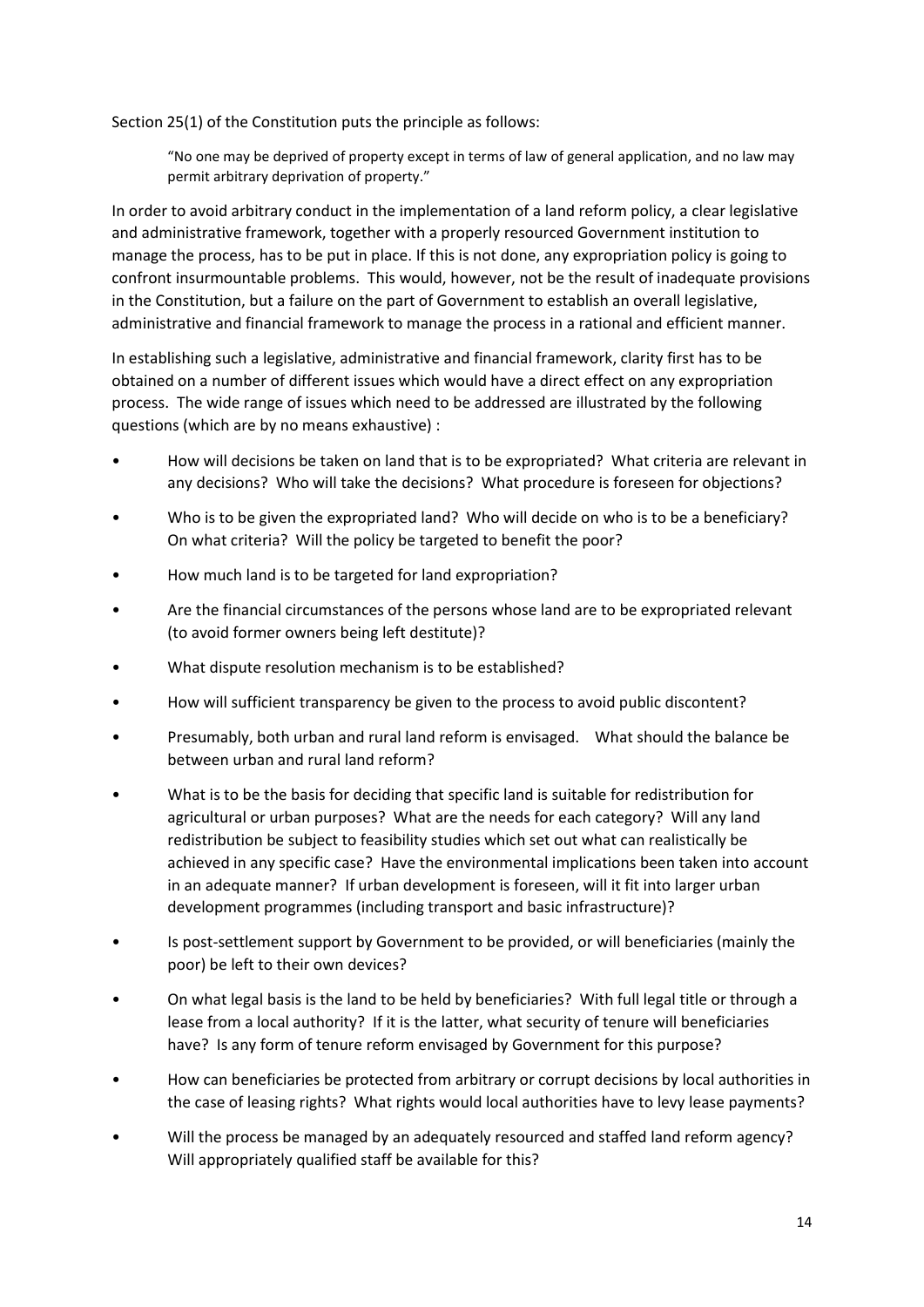• Will Government be able to fund this whole undertaking, in stark contrast to the purely nominal funding dedicated to land reform up to now?

The wide scope which is covered by these questions shows that any land reform policy which includes expropriation without compensation, not only requires policy clarity in many different areas, but also extensive planning and careful implementation. However, it is striking that none of these issues have been raised in the public debate so far. The focus has been exclusively on the principle of expropriation without compensation and the supposed need for the Constitution to be amended to cater for it.

If the questions which are set out above are not dealt with in an adequate manner (together with the implementation of a suitable legislative/administrative framework), the consequences will be the following:

- Legal challenges based on the irrational/arbitrary exercise of executive power will bring the process to a grinding halt very quickly - this is not a far-off possibility, but can be expected as an unavoidable consequence if a suitable legislative and administrative framework is not put in place and implemented, to enable a process which is based on rational decisions and an absence of corruption/elite capture.
- The problems which already exist in the land reform process, specifically those of corruption, elite capture and an inefficient administrative system, will continue, leading not only to a stalled process, but also to perceptions of a failed policy, further fueling public dissatisfaction.
- Business and investment confidence will experience a serious shock. It is easy to underestimate the degree to which such confidence relies on legal certainty and on the predictability of Government policy. Any policy on land reform that increases uncertainty and unpredictability will have materially negative consequences not only for the agricultural sector, but for the economy as a whole.
- A lack of a clear policy framework also increases the perceived risk to private property rights and will have direct financial consequences in the form of urban and rural ventures being unable to source funding from banks (since the banks would not wish to lend if the activities they are financing are on land where ownership is not considered to be secure).

Taken together, these consequences will ensure the failure of any land reform programme, however well-meant it may be in principle, unless Government takes the necessary measures which are outlined above.

## **8. The important practical issues need to be dealt with outside of the Constitution**

No amendment to the Constitution will provide answers to the practical questions which are set out under the previous heading. Extensive legislation and clear administrative regulations and guidelines will be required, together with a properly funded and staffed supervisory/management agency, to enable a process which is characterized by rational decision-making and efficient implementation.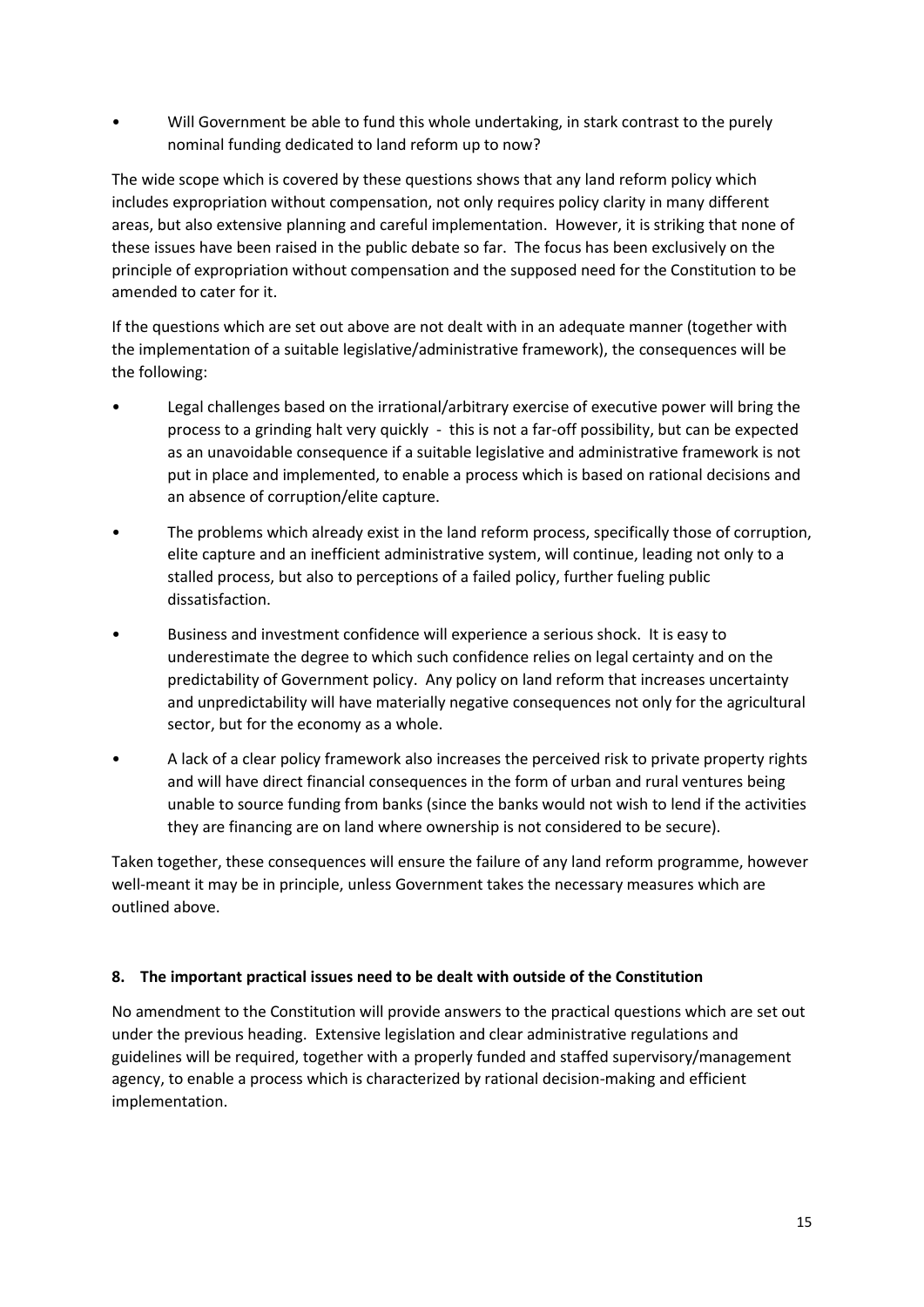The public debate on the subject of land reform has so far largely been limited to the principle of expropriation without compensation, within the context of a possible constitutional amendment. It is worrying that the debate has shown no signs of even trying to engage with the crucial practical issues that any land reform policy will have to contend with. It is essential that these aspects be dealt with in detail, to avoid a process which is doomed to fail.

# **9. The need for a new framework law on land reform and for clarification of the content of land tenure rights**

The Report of the High Level Panel contains a proposed new framework law on land reform. These proposals again underline the diverse issues which need to be dealt with in any comprehensive land reform programme and provide an example of a legislative starting-point. In order to recognise and administer a diverse range of land tenure rights that are currently off-register , the High Level Panel proposes the introduction of a Land Records Act . In the opinion of the High Level Panel, the current cadastral and deeds registry systems are onerous, unaffordable and fail to recognise the rights of millions of South Africans. The object of this legislative recommendation is twofold: firstly, to make different categories of rights 'visible' and secondly, to elevate such rights. Systems of legal flexibility that recognise a range of tenure and landholding possibilities within a continuum of land rights would seem to be consistent with international trends.

Of particular interest is the category of off-register tenure held in land owned by traditional authorities. It is often the case that tenants lease the land from a traditional leader but the basis on which lease payments are calculated may be unclear and the revenue received from the lessees, unaccounted for. The insecurity of this tenure may be exacerbated by exposure to administrative pressure and manipulation by local officials who are able to act within a regulatory structure which does not adequately protect the rights of tenants. It is not uncommon for traditional leaders and their councils to assume the power of land administration and unilaterally determine the use and negotiate sales of the land they control.

The High Level Panel also recommends that that the Ingonyama Trust Act be repealed, in order to bring KwaZulu-Natal in line with national land policy. If such repeal is not immediately possible, it recommends that substantial amendments must be made to secure the land rights of the people affected and to ensure that the land vests in a person or body with proper democratic accountability.

As far as the legal tenure of residents in traditional areas is concerned, the HSF shares the High Level Panel's concern, where the latter comments as follows:

"It is of great concern to the Panel that recent policy shifts appear to default to some of the key repertoires that were used to justify the denial of political and property rights for black people during colonialism and apartheid. These repertoires include the assumption that customary and de facto land tenure systems do not constitute property rights for the poor. The State Land Lease and Disposal policy, and the CPA Amendment Bill default to the model of state trusteeship put in place by the Development Trust and Land Act of 1936 as the most appropriate from of land rights for beneficiaries of land reform. This model previously applied only in the former homelands, but now appears to have been extended to all land made available through restitution and redistribution."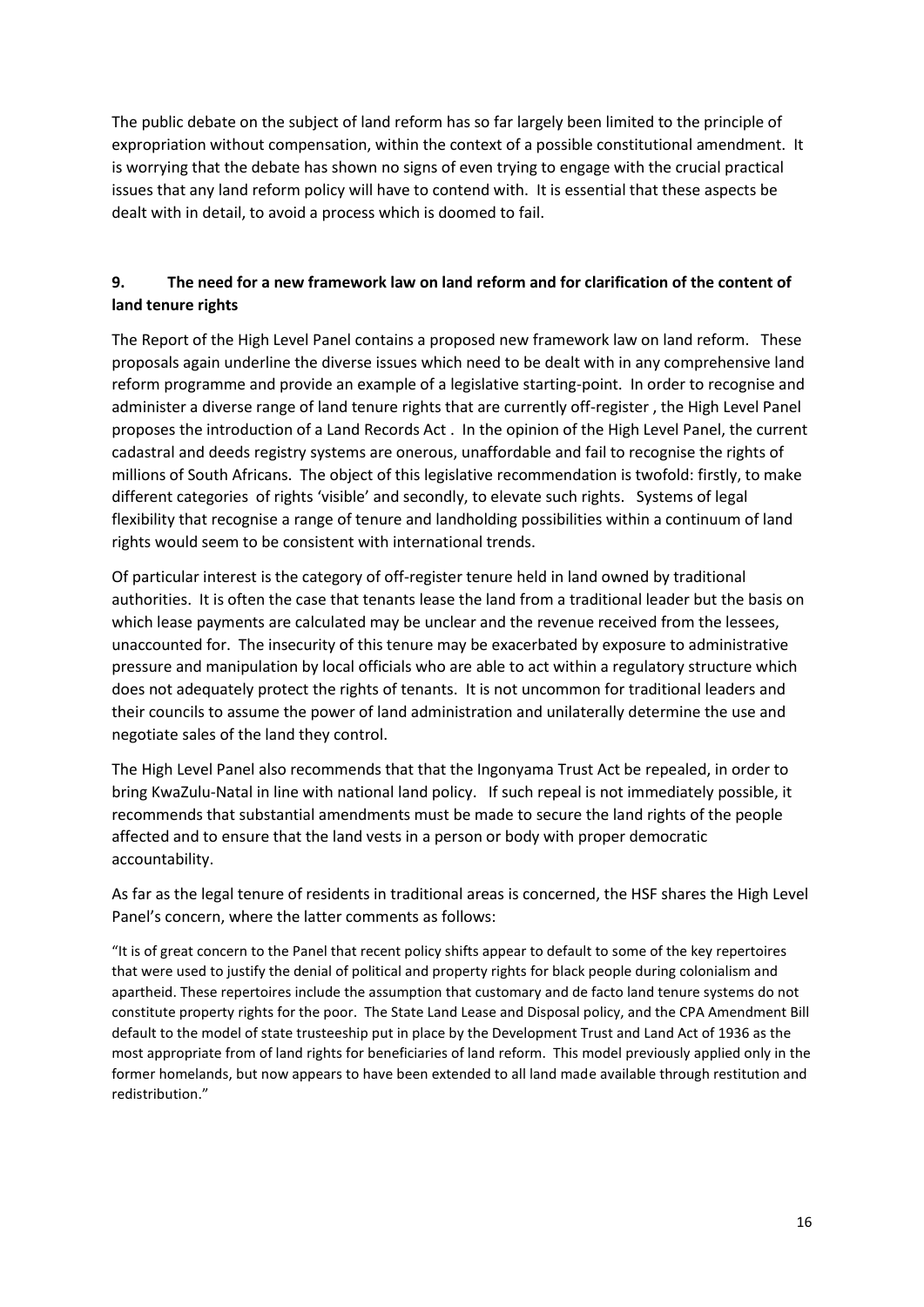In paragraph 10(b) of the Motion, the Committee is asked to propose "the necessary constitutional amendments, where applicable, with regards to the kind of future land tenure regime needed". The HSF is of the opinion that this matter does not need to be determined in the Constitution. Rather, draft legislation should be prepared for public comment (in line with other legislation needed within the framework of land reform) to enable real ownership rights to be given not only to persons who benefit from land reform, but also those who live in areas where they are subject to the authority of traditional authorities.

We are aware of comments that have been made within the broader land discussion in South Africa, which deny the need for real property rights, on the grounds that they do not form part of what is seen as the historical context of traditional land or the perceived needs of beneficiaries. Such comments also tend to downplay any need of beneficiaries for bank finance, implying that real ownership (evidenced by title deeds) is not considered necessary. An example of this approach appeared in a recent opinion piece in Business Day, where it was stated that "the fixation on title deeds" serves as a "convenient diversion". It continues as follows:

"It is born of a misunderstanding of how the land debate counterposes the values that govern land use (and claim to it) between European and African societies and the contradictions emerging from this contest. Making a similar observation, African sociologist Archie Mafeje drew our attention to the limitations of the notion of private ownership in African society: " ….. African jurisprudence recognized rights of possession, determined by prior settlement and membership given in social groups, use-rights contingent on social labour and the rights of social exchange underscored by implicit reversionary rights ... ." Put simply, the notion of ownership in a static sense, for the purposes of collateral and securitization until some later transaction, and the change of that ownership, is a notion foreign to many places in our continent, least of all black rural SA."

We do not dispute the significance of such views from a historical African perspective. However, such observations avoid the pertinent issue as to whether those living on traditional land are content to continue living there, with the legal uncertainty and risks of elite capture which are often associated with the current dispensation of property rights in rural areas. Furthermore, such comments only deal with the situation in very general terms and do not attempt to describe the detail of what rights actually accrue to people living there.

Regarding the applicability of customary law, the Constitutional Court has put it in the following terms:

"It is clear, therefore that the Constitution acknowledges the originality and distinctiveness of indigenous law as an independent source of norms within the legal system. At the same time the Constitution, while giving force to indigenous law, makes it clear that such law is subject to the Constitution and has to be interpreted in the light of its values. Furthermore, like the common law, indigenous law is subject to any legislation, consistent with the Constitution, that specifically deals with it. In the result, indigenous law feeds into, nourishes, fuses with and becomes part of the amalgam of South African law."

A recent publication, *Untitled*, contains case studies of a wide range of land tenure systems found in different parts of South Africa – both urban and rural. The book disputes the view that simply extending the system of title deeds to all South Africans will remedy the apartheid legacy of continued tenure insecurity. It makes the point that off-register property systems are diverse and can be well organized, but it is emphasized that a lack of recognition and support makes them vulnerable to both poor support services and elite capture.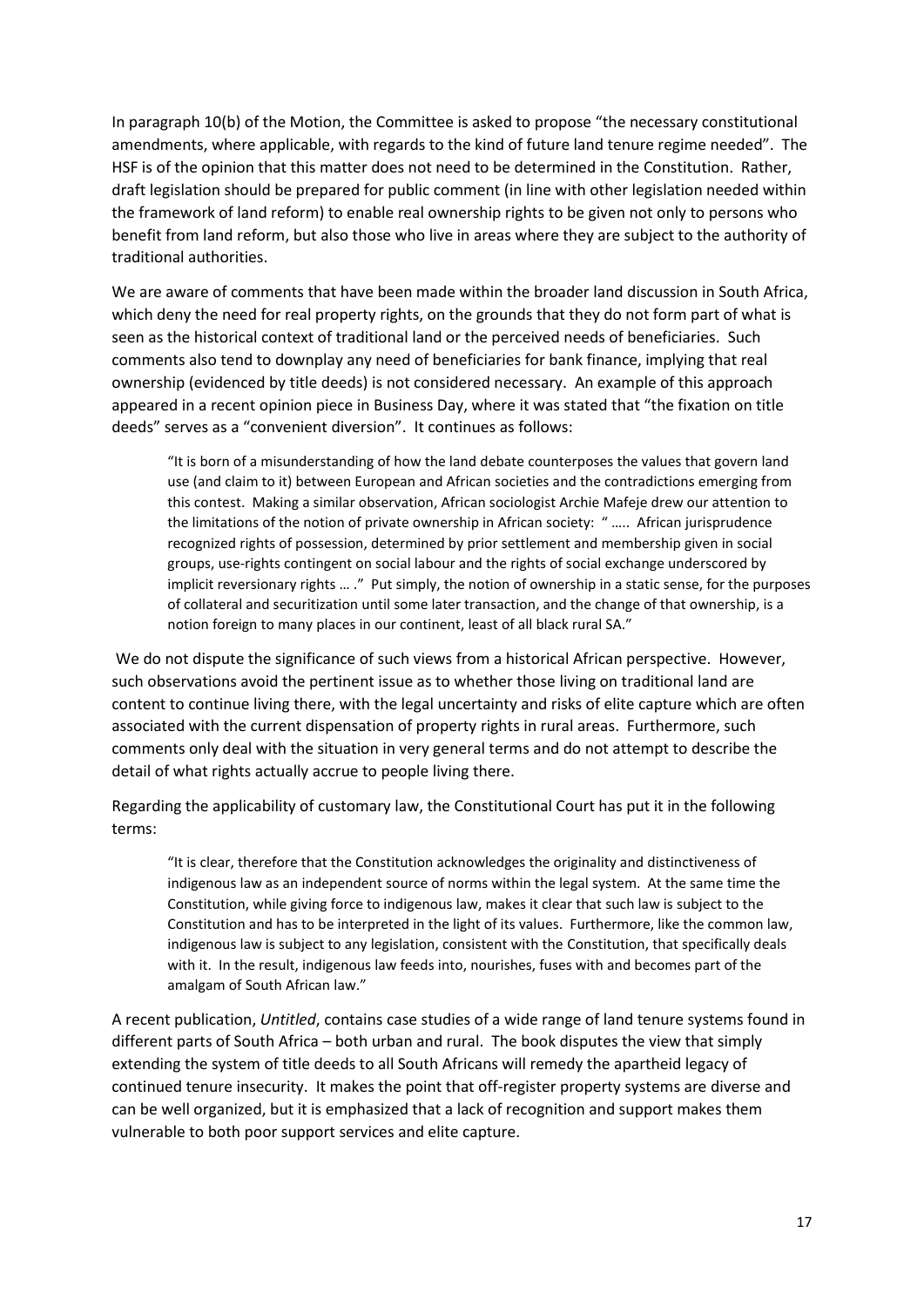It is therefore contended that security of tenure does not necessarily have to be evidenced by possession of a title deed. This does not minimise the importance of secure tenure but rather opens the door for the adoption of a tenure reform policy which provides a degree of official and legal recognition of rights within the off-register tenure system. This presents a reasonable solution by acknowledging the issue relating to the "the fixation on title deeds" (referred to above), whilst balancing it with the introduction of parallel formal and informal systems.

The HSF is of the opinion that the historical state/traditional authority trusteeship model needs to benefit from administrative standards and practices that allow for secure tenure, in order to avoid the following dangers:

- A lack of legal clarity leaves the poor at the mercy of local authorities (of whatever nature) and limits their rights to deal with the property which they hold, since it is often not clear what the precise content of any such rights may be.
- Rental payments may be levied (on whatever basis), leading to expensive tenure.
- A lack of incentive to establish a lasting business or a substantial residential structure of any kind, since the absence of clarity on ownership rights means that any potential sale of the land and improvements may be impossible on a commercial basis.
- Land and improvements may not be passed on to heirs on the death of the owner, as would be the case with full property ownership.

The nature of the rights that accrue to beneficiaries of land reform therefore need to be clarified and set out as part of the legislation required to implement land reform. The land tenure system in general also needs to be clarified, as explained above, and should also be dealt with in such legislation.

On 28 May 2018, Deputy President David Mabuza announced that the Communal Land Tenure Bill ("CLTB") will be processed in Parliament shortly and that enacting this legislation will bring certainty regarding the status of land under traditional leadership and provide for community members to get title deeds for their communal land.

The CLTB is to apply to all communal land vested in the State and includes land held by the former homeland governments (and from the wording it seems to include the land held by the Ingonyama Trust in KwaZulu-Natal). The CLTB's objects include the conversion of legally insecure land tenure rights on land owned by the State, into ownership by communities or community members. This follows from the obligation on the State in terms of 25(6) of the Constitution, which provides that:

"The State must take reasonable legislative and other measures, within its available resources, to foster conditions which enable citizens to gain access to land on an equitable basis."

Whilst we support concrete steps to provide certainty on rights to land in communal areas, our concerns at what is envisaged in the CLTB revolve around the following issues:

- does it fit into the larger land reform picture, both conceptually and in its detail?
- the CLTB is hugely demanding on the Department of Rural Development and Land Reform in that it creates a massive additional administrative workload - there is no way that the Department can cope with this, given its current composition and funding; and
- is it not further complicating an already complicated situation? See for instance Section 18(2) of the CLTB, which provides that a person in whose name a subdivided portion of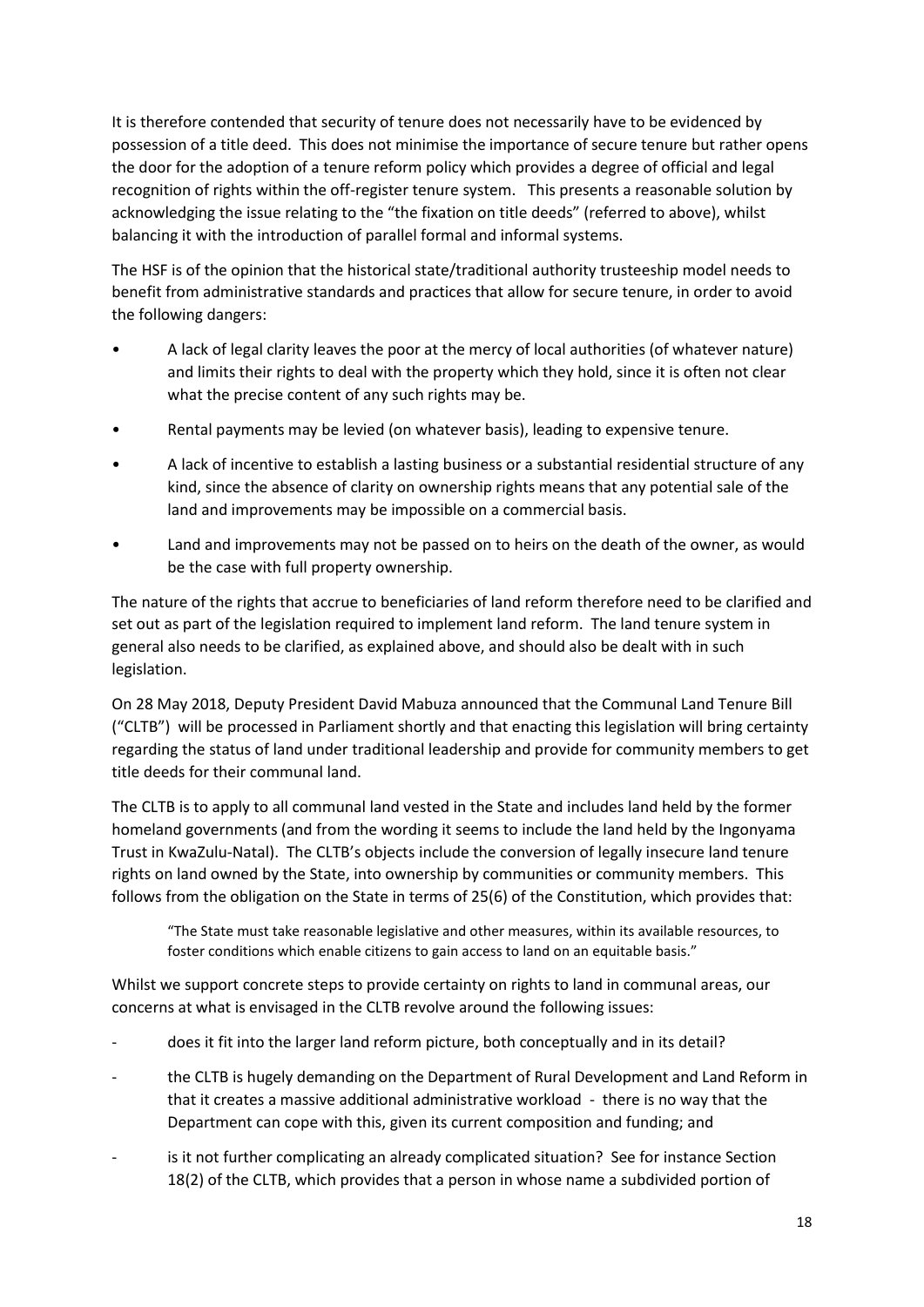communal land is registered, is regarded as the owner of that subdivided land, but the community may nevertheless impose conditions on such ownership or reserve any right in its favour. This does not look like ownership in the ordinary sense of the word.

Against this background, the question may be raised as to whether it is desirable to proceed with the CLTB in isolation, or whether the whole land reform process does not need to be consolidated into one larger project, given its complexity and dimensions. The HSF therefore supports the Institute for Poverty, Land and Agrarian Studies' ("PLAAS") appeal, which calls for priority to be accorded to, inter alia, the High Level Panel's proposals for the development of a framework law on land reform and a land records act (these High Level Panel proposals are referred to in more detail above). In this context, PLAAS' appeal also includes:

"Calling a halt to Parliament's processing of all pending legislation related to land, in view of the recommendations of the HLP – including the Communal Land Tenure Bill, Communal Property Associations Amendment Bill, Extension of Security of Tenure Amendment Bill, Traditional and KhoiSan Leadership Bill, Regulation of Landholdings Bill, Preservation and Development of Agricultural Land Framework Bill;"

In summary, it is evident that the preparation of a legislative framework of all aspects of land reform is a very substantial undertaking. Once Government policy has been defined in some detail, Government should consider appointing a specialist committee to oversee the work that is required to implement that policy. Such a committee would ensure that the relevant principles are appropriately addressed in a coherent policy and that a detailed framework of laws and regulations is put in place, together with an institution that is capable of implementing this undertaking in a fair and efficient manner.

#### **10. Land ownership statistics**

In the public debate on land reform, statistics are often selected in accordance with the individual speaker's agenda. The problem is that there is no generally accepted set of statistics available for an accurate analysis. Much is clouded by the fact that private ownership statistics include land owned by companies, trusts and other entities which make it impossible to obtain an accurate impression of racial composition. Further, large areas inhabited by black residents are held by traditional authorities and the legal basis of individual tenure is often less than clear. It is also evident that this latter segment cannot be compared to areas held by white residents, where there is no comparable category. The various studies and audits that have been carried out, have therefore not succeeded in describing the racial imbalance in land ownership in precise terms. According to Ben Cousins, "There is almost zero information on how many people have actually benefited from land reform, patterns of land use after transfer, and levels of production and income."

It is extremely difficult to measure the progress of land reform without accurate statistics. The two most recent land audits (one by the Department of Rural Development and the other by AgriSA) are both based on information derived from title deeds in the national registry, thus disregarding all offregister rights held in land. However, neither audit identifies areas of opportunity and the need for land reform, which is fundamental information for well-planned redistribution . The Government Land Audit states that 4% of agricultural land is held by Africans, but this only relates to land held by individuals - and individuals own only 39% of the country's land which is in private ownership (aggregate private ownership amounts to 94 million hectares, out of South Africa's total land area of 122.5 million hectares. Companies, trusts and community-based organisations own nearly all of the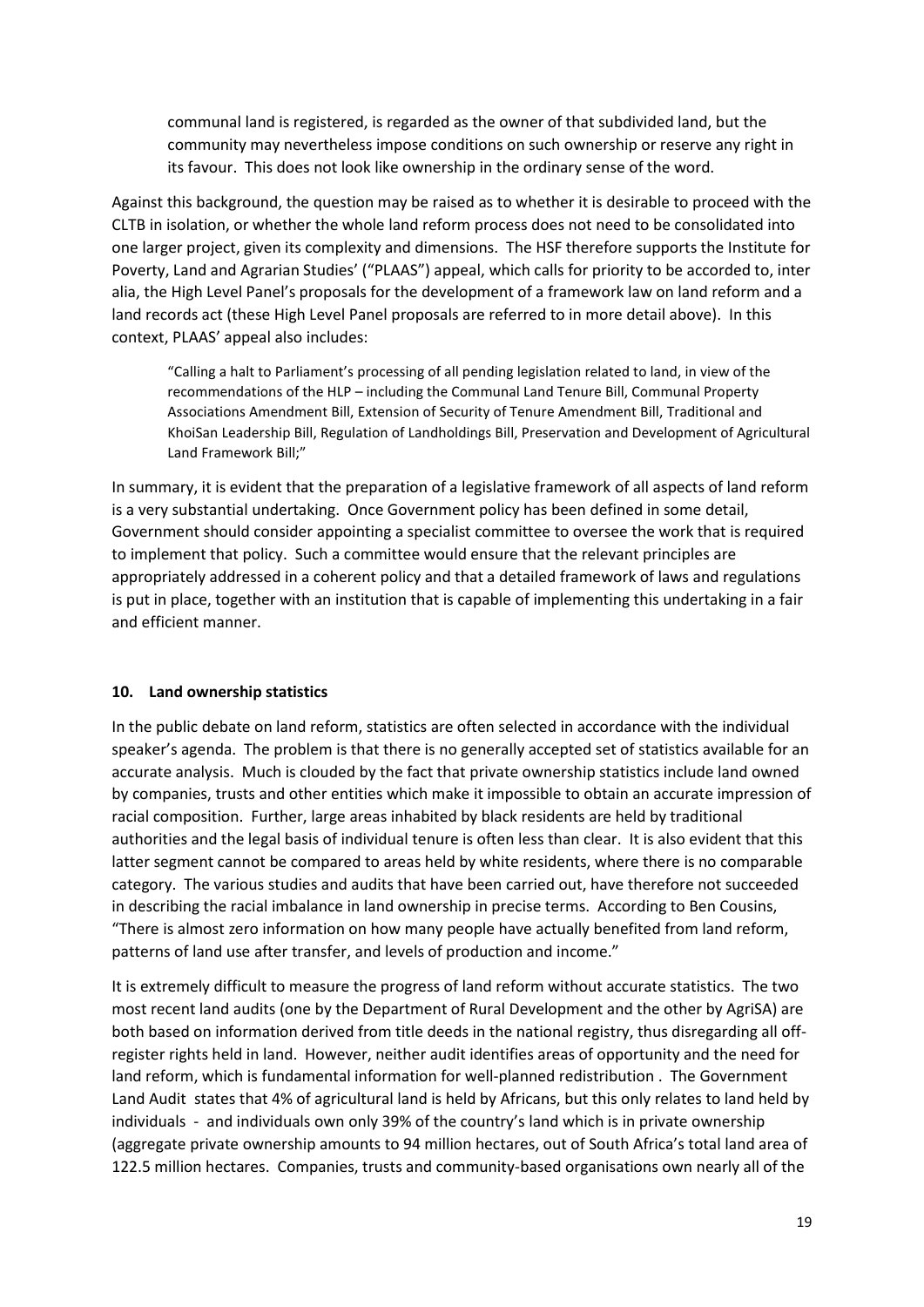balance of 61% of land in private ownership.) In contrast, the AgriSA Land Audit estimates that almost 30% of agricultural land has been transferred via land reform.

It should also be mentioned in this context that the source of the percentages owned by black people as set out in the Motion (2% of rural land and 7% of urban land), is not mentioned in the Motion and it is not clear where these estimates come from.

In an attempt to obtain an indicative overall picture, we can refer to the summary provided by the Institute for Poverty, Land and Agrarian Studies at the University of the Western Cape. It sets out the following rough distribution:

- 67% "white" commercial agricultural land (where most farmers are white but small numbers of black farmers with access to capital are acquiring land through the market independently of land reform);
- 15% "black" communal areas (mostly state-owned, and settled by black households under various form of customary tenure, including the land held by the Ingonyama Trust, which on its own holds 2% of South Africa's land);
- 10% other state land; and
- 8% remainder, which includes urban areas.

The indicative picture presented above contrasts with the Land Audit of September 2013 , which found that state-owned land comprised 14% of the total area of South Africa, with 50% of KwaZulu-Natal, 25% of Mpumalanga, 23% of the North West Province and 20% of Limpopo. We would assume that these percentages include traditional areas, but this is not stated as such in the document.

In addition, even if certain statistics on land ownership are accurate, they only tell a part of the story, as nothing is normally said about the quality of the land or whether it is suitable for any particular purpose. The following example shows how deceptive statistics can be in this context, without some contextual explanation: according to the Abstract of Agricultural Statistics published by the Department of Agriculture, Forestry & Fisheries, only 1,3% of the total area of the Northern Cape Province constitutes arable land. You could therefore theoretically own 98.7% of the Northern Cape Province, but 0% of its arable land.

In spite of a lack of accurate statistics, it is clear that a very substantial racial imbalance in land ownership exists. However, the racial distribution of ownership is only one factor to be considered. We do not believe that redistribution of land on its own, will solve the problem, without a developmental economic approach which accompanies it (and with the supporting framework that such an approach requires). The objective of land reform should be that every household needing access to land to improve their lives, should have such access. Government policy should ensure that households are able to achieve satisfaction and not limit its focus purely on a predetermined racial ownership target.

## **11**. **Land reform policies need to accept the increasing importance of urbanisation**

Land reform is often thought about in relation to rural areas, but it is most needed in urban areas. This is the result of an urban transition which is much more complete than is generally recognized.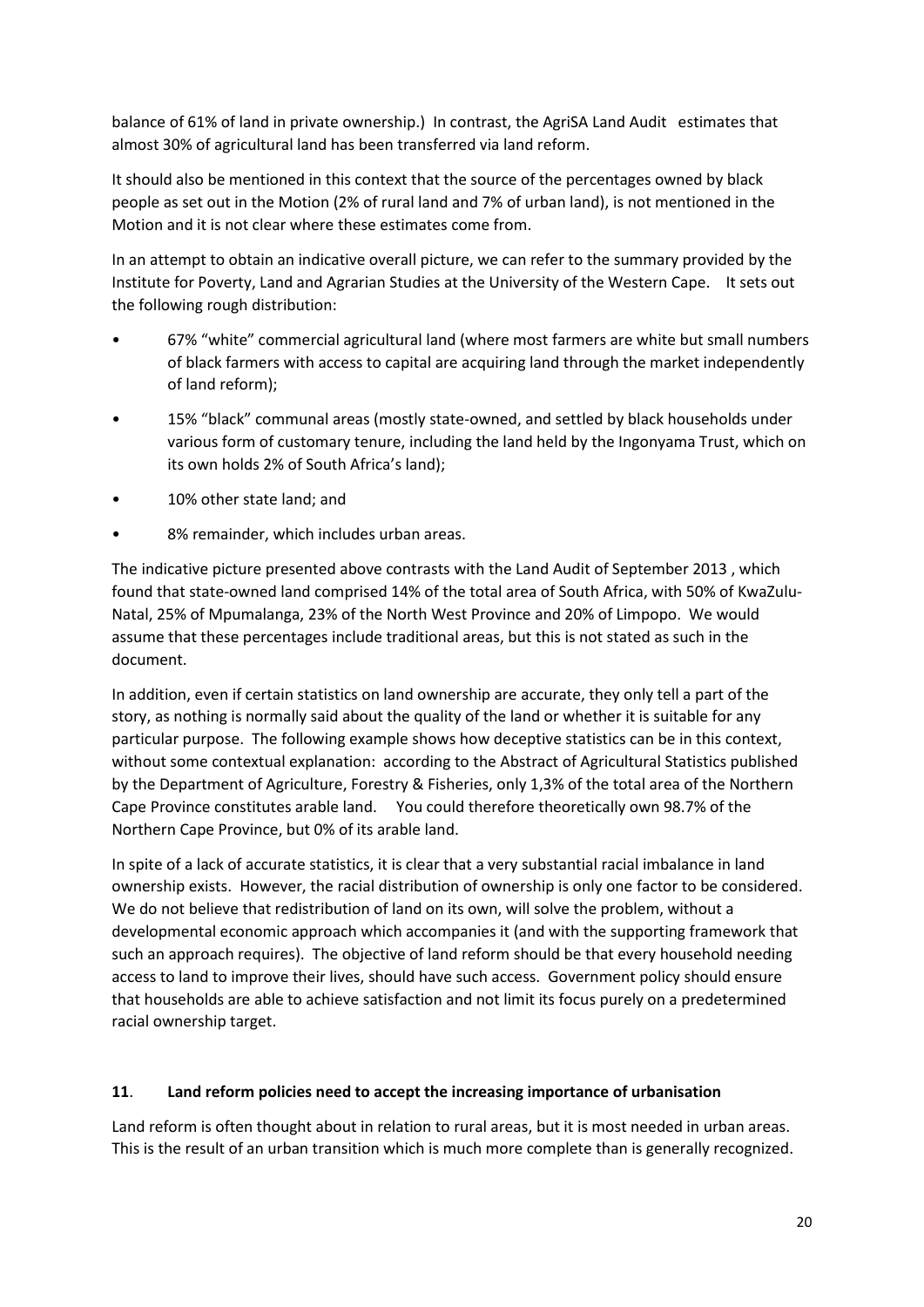Statistics South Africa divides South Africa into three geographical types: urban, traditional areas, and non-traditional areas. The difficulty with this classification is that it obscures the level of urbanisation within traditional areas, which is higher than generally assumed. This urbanisation takes two forms: areas formally divided into erven, as in urban areas outside traditional areas, and settlements where households live at high density, but where individual parcels of land have not been formally defined.

The size of the population living in these settlements can be estimated by proxy measures of urbanisation, and the results of this analysis are striking, as the following table indicates:

|                                        | 2011 2016   |  |
|----------------------------------------|-------------|--|
| Urbanisation outside traditional areas | 93.3% 94.4% |  |
| Urbanisation inside traditional areas  | 65.7% 64.3% |  |
| Urbanisation - whole country           | 84.3% 83.8% |  |

Both the 2011 Census and the 2016 Community Survey yield estimates of urbanisation in traditional areas at above 60%. The table should not be read as indicating that urbanisation in traditional areas decreased between 2011 and 2016 - rather, the two estimates of urbanisation in traditional areas contain a degree of uncertainty and suggest a roughly constant rate. 90% of household income was earned in urban areas in 2016.

Between 2011 and 2016, there was increasing concentration of the urban population in the metros, and this is projected to continue. Population growth in other urban areas was much slower, and in just over a third of municipalities urban populations actually declined. It follows that the metros are under the greatest human settlements pressure, and the number of households in them will increase by 70% between 2011 and 2030. Household sizes are dropping, so the household growth rate exceeds the population growth.

These developments are occurring at a time of weak economic growth. The potential growth rate (the 'speed limit' on the economy in the medium term) is currently below 2%, and the International Monetary Fund projects the situation to continue to 2023. The result is that the new households requiring dwellings will predominantly be in the poorest categories. Worse, they cannot all be provided with BNG housing within anything like the current Medium Term Expenditure Framework. And it is not desirable that it should be, as there are many other possibilities, such as: the subdivision of properties, rental housing on new developments and social development housing. Densification and the creation of more rental stock in existing urban settlements are universally regarded as desirable, though nothing in current national human settlements policy encourages their production, outside a limited range of 'catalytic' areas.

Accordingly, it comes as no surprise that the Gauteng provincial administration is taking steps to secure rapid land release for site and service on which households can build their own dwellings. Such construction would be incremental in nature, as indeed happens in urban areas within traditional areas. Urban areas outside traditional areas have traditionally been hostile to incremental building. It contravened apartheid policies, but it occurred anyway and had to be accommodated. Now there is opposition both among beneficiaries and host communities, but incremental housing is now inevitable in the metros. The only question is whether it will take place in an orderly or disorderly fashion. Disorderly development will impose costs in the form of suboptimal location, higher settlement upgrading costs, social conflict and damage to the economy. Orderly development requires first improving the process of land acquisition (including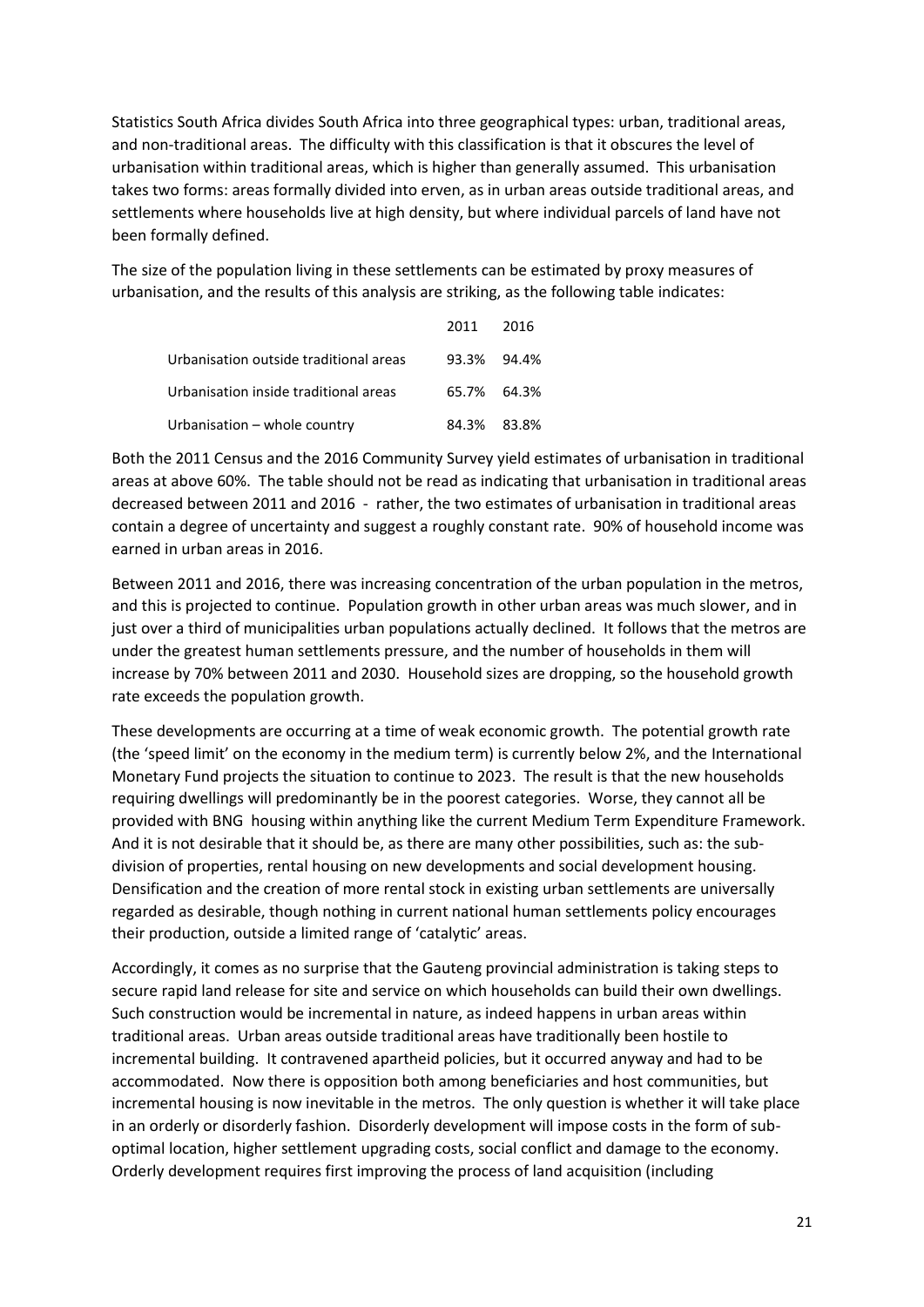expropriation) for purposes of housing and secondly the financing of contracts to develop serviced sites and to link them to bulk infrastructure.

In rural areas the population is dropping, making land reform easier. Land there is not the main problem. It is the policy, institutional and support surround that really matters and hard work on these fronts is needed to make rural land reform work. Equally, the availability of land in metros is not the key constraint on land reform. Making human settlements policy fitter for purpose, mobilizing the energies of households, private developers and finance institutions and providing leadership to encouraging change in outlook in urban areas are all much more important.

## **12. Protection of investment**

The Protection of Investment Act 22 of 2015, has been criticised for the watering down of foreign investors' rights to seek redress in the case of expropriation of their investments. In terms of this Act (which is still to come into force), the dispute settlement mechanism is domestic mediation and the South African Government may (but is not obliged to) consent to international arbitration, once domestic remedies have been exhausted. In the event of international arbitration, the question of customary international law on this topic will certainly be raised. Depending on the circumstances, customary international law may treat expropriation without compensation as unlawful.

Whilst foreign investments made under bilateral investment treaties would be protected as stipulated in the treaties, any new ones would be subject to the Protection of Investment Act. The South African Government has notified a number of countries that the relevant bilateral investment treaties would not be renewed. Legal protection of investment is now provided for by Section 10 of the Act which states that:

"Investors have the right to property in terms of Section 25 of the Constitution."

Any amendment to Section 25 of the Constitution would therefore have an immediate impact on the legislative protection of foreign investment. Depending on the ambit of any change to Section 25, it may be seen as a further dilution of the security of foreign investment. In addition, if it is accompanied by the absence of a clear legislative and administrative framework to implement a land reform policy, it will have a negative knock-on effect on foreign investor confidence. The impact of such a situation on foreign investor confidence is of greater significance to South Africa's economic development than the danger of the State having to face legal action in an international forum in individual cases of expropriation. It is the perception that is important in this context. If confronted with what is seen as an arbitrary expropriation régime, potential foreign investors are likely to come to the conclusion that the risks of investing in South Africa are too great for comfort. Such investors would, as a consequence, prefer to invest elsewhere in the world.

It is also worth considering South Africa's obligations under international trade law in this context, as the scope of protection afforded to property rights under Section 25 of the Constitution is not limited to corporeal property, but also extends to other property rights (including intellectual property rights). Intellectual property rights are protected under the World Trade Organisation's ("WTO") Agreement on Trade-Related Aspects of Intellectual Property Rights ("TRIPS"), to which South Africa is a signatory. The expropriation of intellectual property rights without compensation would render South Africa in clear violation of its obligations under TRIPS, and other countries would be able to use the WTO's dispute settlement mechanisms to enforce their intellectual property rights.